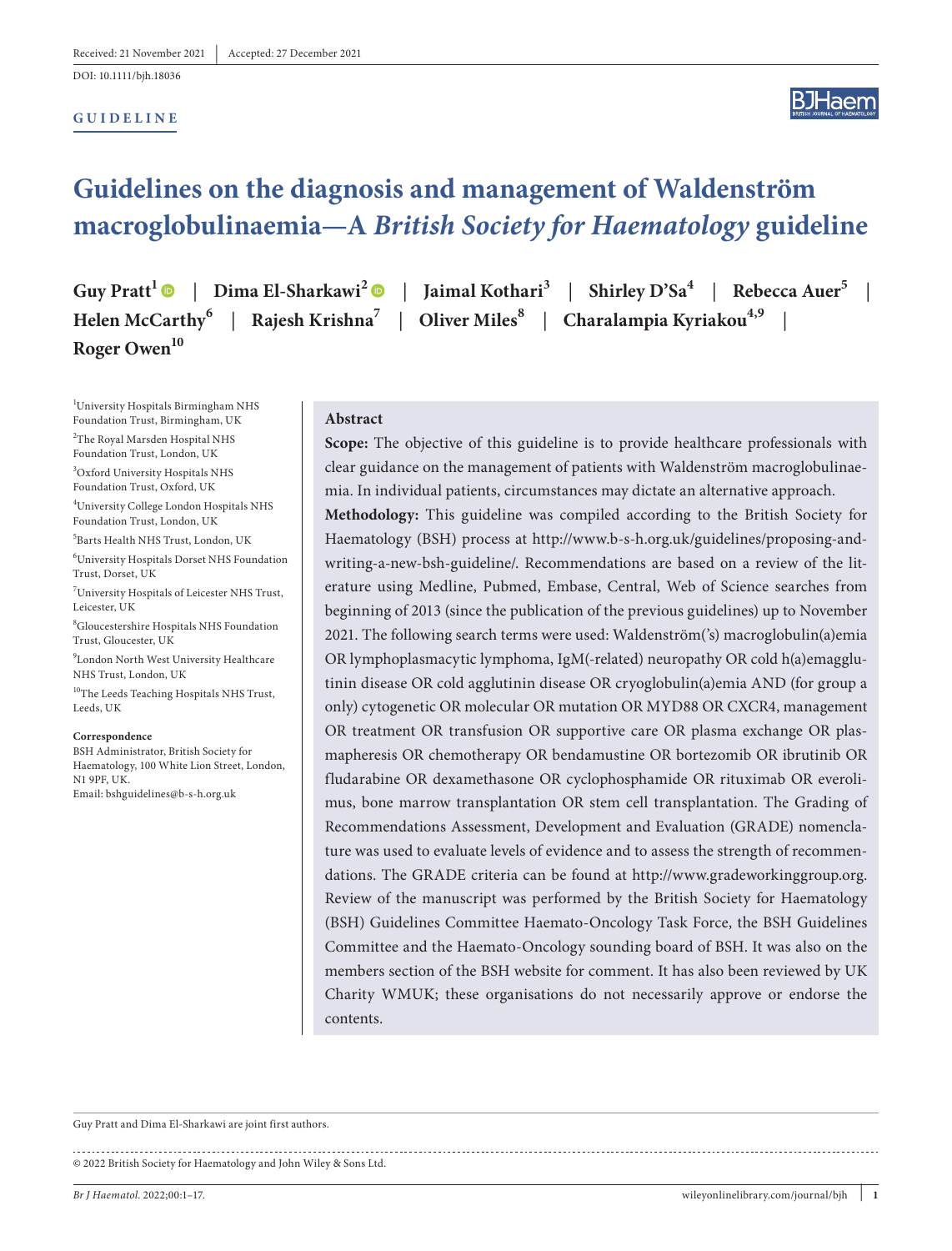# **2 | INTRODUCTION**

Waldenström macroglobulinaemia (WM) is a distinct B-cell lymphoproliferative disorder characterised by an immunoglobulin IgM monoclonal gammopathy and bone marrow infiltration by lymphoplasmacytic lymphoma (LPL).<sup>1,2</sup> Clinical features may be related to overall disease burden, such as anaemia, constitutional symptoms, or may be directly attributable to the IgM paraprotein. The term IgMrelated disorders denotes the presence of clinical features attributable to the IgM paraprotein in the absence of bone marrow lymphoplasmacytic infiltration.<sup>1</sup>

A precursor condition, IgM monoclonal gammopathy of undetermined significance (MGUS), is defined by having all of the following criteria: (1) the presence of an IgM paraprotein of less than 30 g/L; (2) absence of a lymphoplasmacytic bone marrow infiltration; and (3) absence of signs or symptoms such as occur in WM itself. $^{\rm l}$  The rate of transformation for an individual with IgM MGUS to WM is approximately 1%-2% per year.<sup>3</sup> IgM paraproteins can be seen with other B lymphoproliferative disorders such as marginal zone lymphoma or chronic lymphocytic leukaemia (CLL).

WM is more common in the elderly and Caucasians and has a male predominance. There is an increased risk of WM when there is a personal or family history of a wide range of autoimmune (Sjögren syndrome, autoimmune haemolytic anaemia), inflammatory and infective disorders or other B-cell disorders amongst relatives of patients with WM but screening of family members is not recommended due to low absolute risk. $4,5$ 

# **DIAGNOSIS AND INVESTIGATIONS**

# **Baseline laboratory investigations**

A list of useful investigations for patients with suspected or established WM is provided in Table 1. Further guidance is provided by the international taskforce recommendations.<sup>6</sup> Anaemia due to marrow infiltration is common at presentation but other causes of anaemia need excluding. Tests for neuropathy, cryoglobulinaemia, amyloidosis, cold agglutinins, bleeding diathesis and central nervous system (CNS) disease should be tailored to the clinical scenario (Table 1).

IgM paraproteins should be demonstrated by serum protein electrophoresis and quantitated by densitometry. Assessment of total IgM concentration by nephelometry is a viable alternative to densitometric assessment of paraprotein concentration although the former provides systematically higher values.<sup>7,8</sup> Concentrations of IgG and IgA should also be determined at diagnosis and at regular intervals during follow-up.<sup>9</sup> It is optimal that the sequential assessment of paraprotein concentration be performed by the same method within the same laboratory.<sup>10</sup>

The serum free light chain (SFLC) assay has been evaluated by a number of investigators and approximately 80%

of patients have elevated levels of involved free light chain (median values 48.6–103.5 mg/L) but its use in monitoring is limited clinically to those rare situations where the light chain is causing cast nephropathy, renal gammopathy or amyloid light-chain (AL) amyloidosis, or the IgM component is difficult to measure (e.g., cryoglobulin). $11-13$  Rarely an artefactually elevated SFLC occurs due to polymerisation of the light chain although it still provides monitoring information for that patient.

## Recommendations

- **•** Sequential monitoring of IgM/ monoclonal protein should be performed in a single laboratory using a single methodology (Grade A1).
- **•** There is no evidence currently to support the use of SFLC assessment for routine monitoring outside clinical trials (Grade C2).
- **•** Tests for neuropathy, cryoglobulinaemia, amyloidosis, cold agglutinins, bleeding diathesis and CNS disease should be tailored to the clinical scenario (Table 1) (Grade A1).
- **•** Alternative causes apart from WM should also be considered for symptoms and should be investigated where appropriate (Grade A1).
- **•** Screening for hepatitis B and C and human immunodeficiency virus (HIV) is required prior to the introduction of treatment (Grade A1).

# **Pathological diagnosis and genomic assessment**

Bone marrow assessment is central to the pathological diagnosis of WM.<sup>1</sup> It is recommended in all patients suspected of having symptomatic WM or another IgM-related disorder. The value of assessment in asymptomatic individuals is not fully established but may provide prognostic information with respect to risk of progression and this can be discussed with individual patients.<sup>14,15</sup> A bone marrow aspirate and trephine biopsy are recommended for the majority of patients. The trephine should be reported by a specialist haematopathologist in line with NICE guidance (NG47). A trephine biopsy provides better overall assessment of disease burden and also allows clearer demonstration of plasmacytic differentiation as well as other diagnostic clues such as the presence of reactive mast cells and immunoglobulin inclusions.

WM is characterised by the presence of monotypic B cells and plasma cells and the IgM concentration appears to correlate with the extent of plasma-cell differentiation rather than overall bone marrow disease burden.<sup>16,17</sup> B cells have a CD22<sup>wk</sup> CD25<sup>+</sup> immunophenotype which can only be assessed by flow cytometry. In addition to providing diagnostic value in symptomatic patients, bone marrow assessment is a useful adjunct in the assessment of patients with IgMrelated disorders that are typically characterised by a low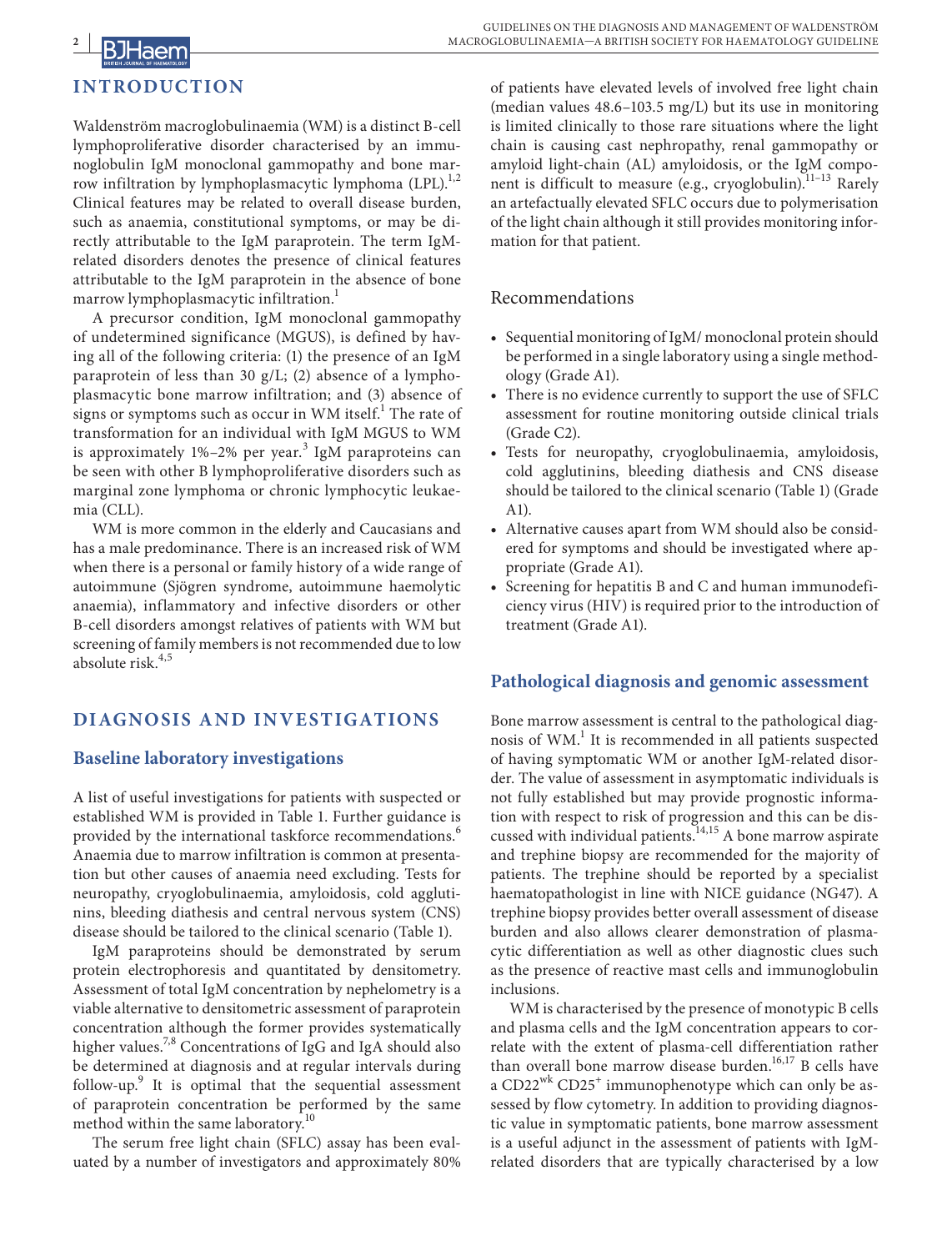#### **TABLE 1** Useful investigations in patients with suspected or established WM



| <b>Clinical indication</b>                         | <b>Suspected complication</b>                                             | <b>Suggested investigations</b>                                                                                                                                                                                                                                                                                                                                                                                                                                                                                     |
|----------------------------------------------------|---------------------------------------------------------------------------|---------------------------------------------------------------------------------------------------------------------------------------------------------------------------------------------------------------------------------------------------------------------------------------------------------------------------------------------------------------------------------------------------------------------------------------------------------------------------------------------------------------------|
| At diagnosis                                       |                                                                           | FBC<br>Urea and creatinine<br>Liver function tests<br><b>LDH</b><br>$\beta$ 2 microglobulin<br>Hepatitis B, C, HIV status<br>Serum protein electrophoresis and immunofixation<br>Quantification of IgM by densitometry<br>Quantification of IgG and IgA<br>SFLC<br>Plasma viscosity<br>Ophthalmic examination for signs of hyperviscosity<br>Bone marrow aspirate and trephine biopsy<br>• Flow cytometry<br>• Genetic analysis for MYD88 and consider for CXCR4 and TP53<br>• Congo red stain if amyloid suspected |
| Prior to treatment                                 |                                                                           | Baseline CT neck chest abdomen and pelvis if symptomatic<br>Repeat paraprotein quantification<br>Virology (hepatitis B, C, HIV)<br>Consider bone marrow aspirate and trephine biopsy                                                                                                                                                                                                                                                                                                                                |
| Anaemia                                            |                                                                           | Haematinics, haemolysis screen (reticulocyte count, LDH, haptoglobin,<br>bilirubin), DAT                                                                                                                                                                                                                                                                                                                                                                                                                            |
| Bleeding                                           | Hyperviscosity                                                            | Paraprotein quantification<br>Plasma viscosity                                                                                                                                                                                                                                                                                                                                                                                                                                                                      |
|                                                    | Acquired VWD<br>Amyloidosis (acquired<br>factor deficiency)               | Coagulation studies<br>VWD screen<br>Factor assays<br><b>SFLC</b>                                                                                                                                                                                                                                                                                                                                                                                                                                                   |
| Lymphocytosis                                      |                                                                           | Flow cytometry to confirm if PB involvement                                                                                                                                                                                                                                                                                                                                                                                                                                                                         |
| Neuropathy                                         | Peripheral neuropathy<br>Cryoglobulinaemia<br>Amyloidosis<br><b>POEMS</b> | Anti-MAG titre<br>Anti-ganglioside antibody<br>Additional anti-neuronal antibodies in discussion with peripheral nerve<br>specialist<br>Cryoglobulin<br><b>SFLC</b><br><b>VEGF</b><br>Nerve conduction studies<br>Lumbar puncture for CSF analysis<br>• Cytology<br>• Protein<br>• Flow cytometry<br>• Molecular analysis for MYD88 and PCR for IgH rearrangementNerve<br>biopsy                                                                                                                                    |
| Skin rash/purpura/Raynaud<br>phenomenon/ulceration | CAD<br>Cryoglobulinaemia<br>Schnitzler's syndrome                         | <b>DAT</b><br>Haemolysis screen<br>Cryoglobulins<br>Skin biopsy                                                                                                                                                                                                                                                                                                                                                                                                                                                     |
| Renal impairment                                   | Cryoglobulinaemia<br>Amyloidosis                                          | Cryoglobulins<br>24-h urine protein<br><b>SFLC</b><br>Renal biopsy                                                                                                                                                                                                                                                                                                                                                                                                                                                  |
| Suspected amyloidosis                              |                                                                           | <b>SFLC</b><br>Biopsy of involved tissue<br>Congo red stain for amyloid<br>SAP scan<br>Assessment of organ function<br>• Echocardiogram/ cardiac MRI troponin/pro-BNP<br>• 24-hr urine protein                                                                                                                                                                                                                                                                                                                      |

• Urine albumin:creatinine ratio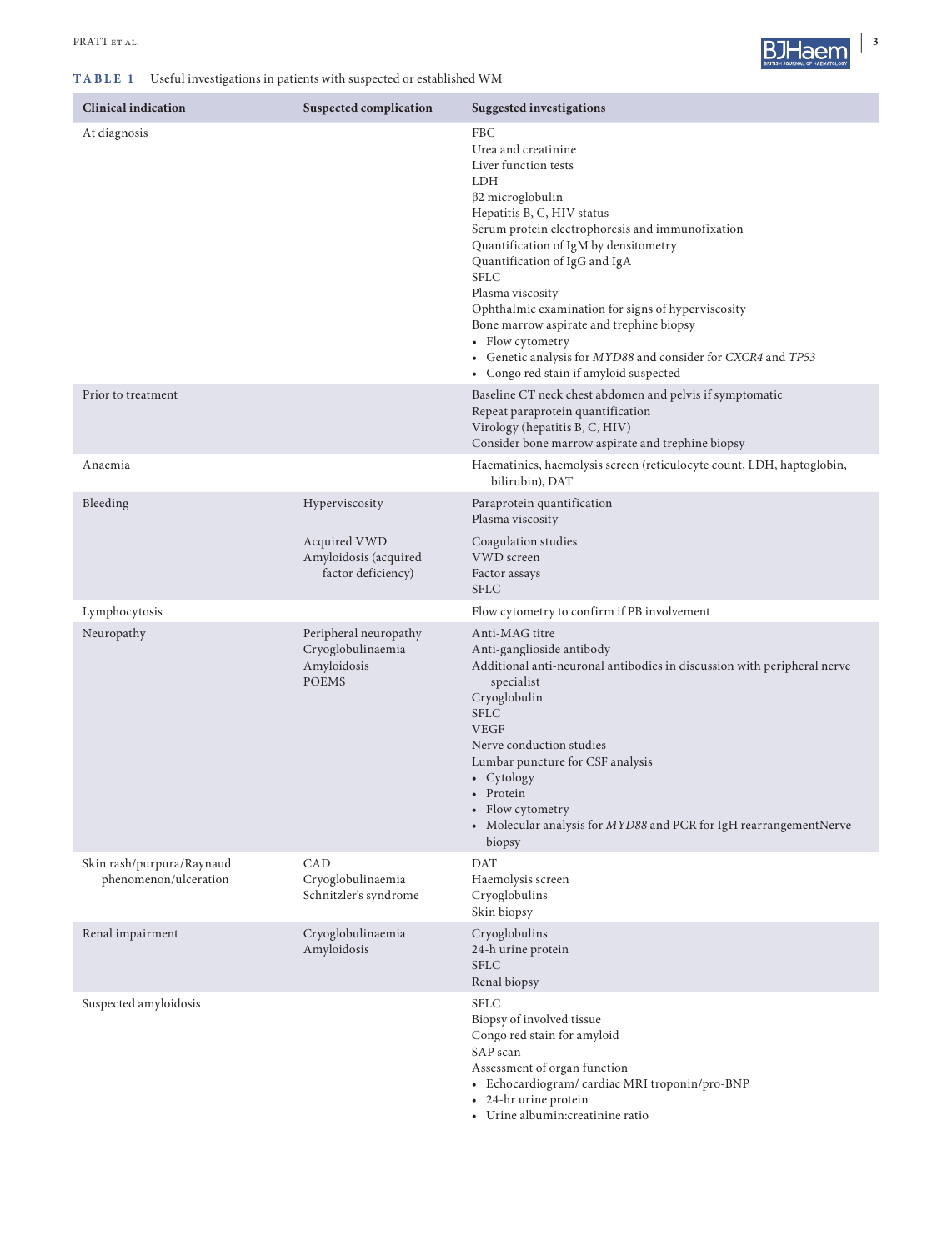

#### (Continued)

| <b>Clinical indication</b>          | Suspected complication | Suggested investigations                                                                                                                                                                                                                                |
|-------------------------------------|------------------------|---------------------------------------------------------------------------------------------------------------------------------------------------------------------------------------------------------------------------------------------------------|
| Suspected high grade transformation |                        | PET-CT<br><b>LDH</b><br>Biopsy of suspected area of transformation                                                                                                                                                                                      |
| Suspected Bing-Neel syndrome        |                        | Brain and whole-spine MRI with gadolinium contrast (if renal impairment<br>consult cardiologist)<br>Lumbar puncture for CSF<br>• $Cytology$<br>Protein<br>$\bullet$<br>• Flow cytometry<br>• Molecular analysis for MYD88 and PCR for IgH rearrangement |

Abbreviations: BNP, brain natriuretic peptide; CAD, cold agglutinin disease; CSF, cerebrospinal fluid; CT, computed tomography; DAT, direct antiglobulin test; FBC, full blood count; HIV, human immunodeficiency virus; LDH, lactate dehydrogenase; MRI, magnetic resonance imaging; PB, peripheral blood; PET, positron emission tomography; SFLC, serum free light chains; VWD, von Willebrand disease, IgH Immunoglobulin gene, PCR, polymerase chain reaction; SAP, serum amyloid P; VEGF, vascular endothelial growth factor.

disease burden and it may also provide prognostic information in asymptomatic patients.<sup>18</sup>

In 2012, Treon and colleagues demonstrated by wholegenome sequencing that >90% of WM patients harboured a single point mutation in *MYD88*, the L265P mutation.19 This appears central to the pathogenesis of WM and leads to the downstream activation of NF-κB via divergent pathways including Bruton tyrosine kinase (BTK) and IRAK1/ IRAK4.19,20

Although not specific to WM, the demonstration of *MYD88*L265P has clear diagnostic utility allowing a precise genomic diagnosis in the correct clinical and pathological context. There is no clear consensus on methodologies although allele-specific polymerase chain reaction (PCR), digital droplet PCR and high-throughput sequencing methodologies have all been described.<sup>21,22</sup> Laboratories are encouraged to establish the level of sensitivity of their assays and this should be reported so that results can be correlated with the level of bone marrow as assessed by morphology and flow cytometry. This is particularly relevant for *MYD88*WT (wild-type) disease which appears to be characterised by a greater risk of histological transformation and shorter survival.<sup>23</sup> *MYD88* status may also influence the outcome with BTK inhibitors.<sup>24</sup>

Mutation of *CXCR4* is seen in 30%–40% of WM patients.<sup>25</sup> A range of *CXCR4* mutations have been identified, these are subclonal with highly variable allele frequencies and some patients acquire multiple mutations. This can present a significant challenge in routine diagnostic laboratories and so high-throughput technologies following B-cell selection are likely to provide the optimal approach.<sup>25,26</sup> It has been suggested that *CXCR4* genotype influences clinical features and response rates, kinetics of response and progressionfree survival (PFS) in ibrutinib-treated patients.<sup>27,28</sup> This effect however is complex and is influenced by mutation type (frameshift *versus* nonsense) and allele burden and may be, at least in part, overcome by the addition of rituximab.<sup>29-31</sup> The significance of *CXCR4* mutation has not been established in patients treated with conventional therapies, with only one group reporting no difference in outcome with chemoimmunotherapy albeit in small cohorts of patients.<sup>32</sup>

Similarly, they do not appear to influence outcome with proteasome inhibitor-based therapy.<sup>33,34</sup>

*TP53* abnormalities (17p deletion and/or gene mutation) are noted in a significant minority (up to 11%) of WM patients at diagnosis and are associated with significantly inferior progression-free and overall survival.<sup>35,36</sup> They also appear to predict shorter times to progression in patients with asymptomatic disease. *TP53* mutations may also be acquired during the course of the disease. $35,37$  Assessment of *TP53* for both 17p deletion and gene mutation could potentially influence treatment decisions. As above, B-cell selection and high-throughput sequencing approaches are considered optimal for detecting *TP53* mutation or loss.

#### Recommendations

- **•** Bone marrow aspirate and trephine biopsy is needed to make a definitive diagnosis of WM and is recommended in all patients with suspected symptomatic WM or other IgM-disorder. (Grade A1)
- **•** Flow cytometry is preferred method for establishing Bcell immunophenotype. (Grade A1)
- **•** In all patients undergoing bone marrow assessment, *MYD88* L265P should be assessed using an assay of established sensitivity. (Grade A1)
- **•** Assessment of *CXCR4* and *TP53* should be considered and should be performed prospectively in all clinical trials. (Grade A1)

# **Imaging**

Lymphadenopathy and splenomegaly are relatively infrequent in patients with WM, being reported in approximately 15% of patients prior to starting treatment but are more common with later progressions.<sup>38</sup> Extramedullary WM is rare and has been described with a frequency of <5% but this occurs mainly at relapse following previous treatment and high-grade transformation needs exclusion in this setting.<sup>39</sup> Baseline computed tomography (CT) imaging is regarded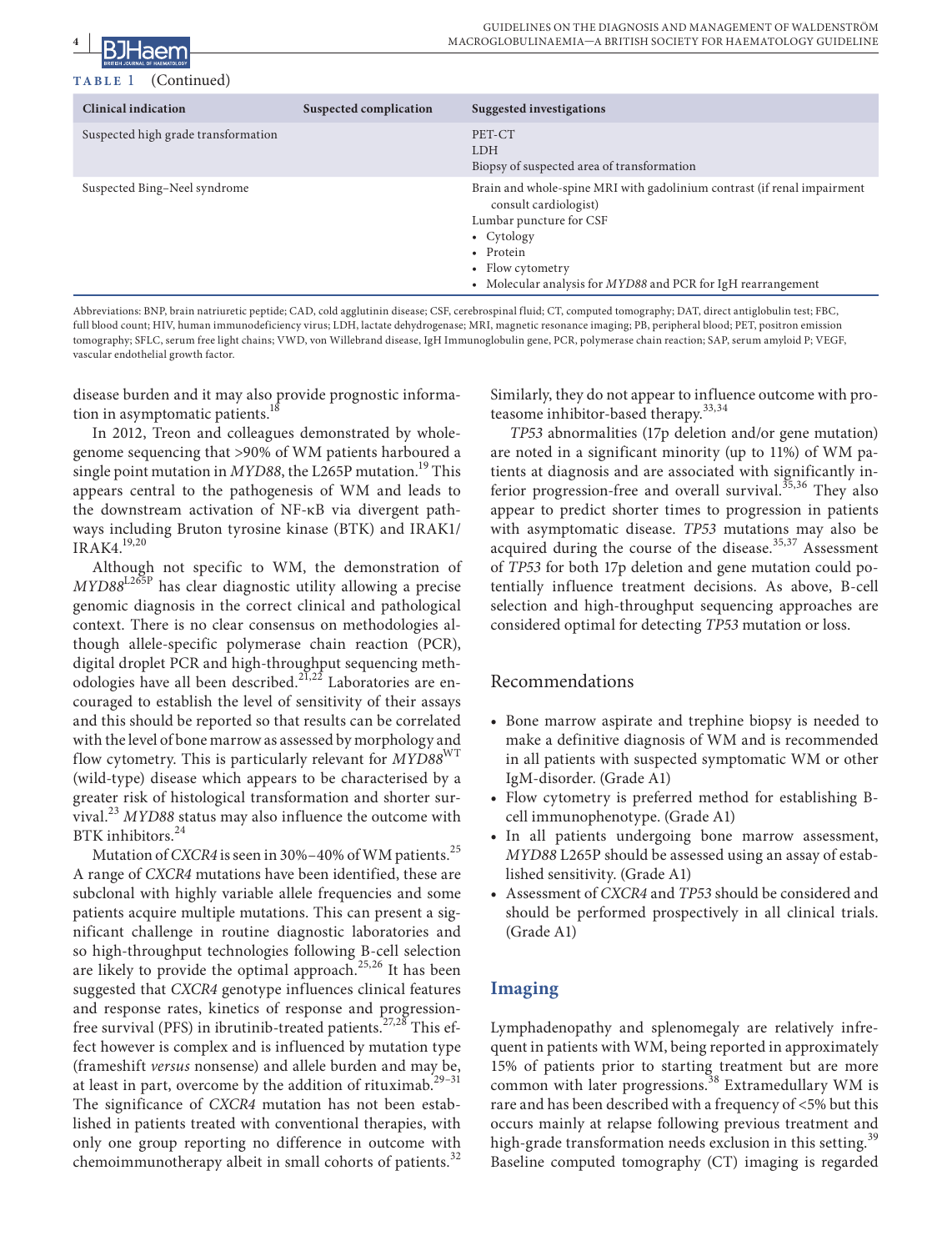as standard practice in symptomatic patients prior to commencing therapy. There are limited data on the utility of fluorodeoxyglucose–positron emission tomography (FDG-PET-CT) scanning in WM. Banwait *et al*. demonstrated that PET-CT is informative in 80% of patients which may be higher than CT assessment but there is no convincing rationale for routine use of PET-CT and further prospective study is required.<sup>40</sup> FDG-PET imaging may have a role in the assessment of patients with suspected histological transformation.

#### Recommendations

- **•** CT scan (neck, chest, abdomen, pelvis) is recommended in all patients prior to the commencement of each line of therapy (Grade B1).
- **•** The value of FDG-PET remains to be determined and is not recommended outside of a clinical trial. It may have a role in detection of high-grade transformation (Grade C2).

#### **Prognostic assessment**

The international prognostic scoring system for WM (ISSWM) is based on the assessment of five adverse prognostic features, namely age >65 years, haemoglobin concentration ≤115 g/L, platelets ≤100 ×  $10^9$ /L, β2 microglobulin (B2M) >3 mg/L and paraprotein concentration >70 g/L at the time of initiation of treatment. This system defines three risk groups with 5-year overall survival (OS) of 87%, 68% and 36%.<sup>41</sup> However this evaluation predated the use of novel agents such as ibrutinib and proteasome inhibitors. There is an international consensus that the ISSWM should be recorded in clinical trials but there is no evidence that it should influence treatment decisions for individual patients.

More recently a revised prognostic scoring system based on age (≤65 vs. 66–75 vs. ≥76 years), B2M ≥ 4 mg/L, serum albumin <35 g/L, and lactate dehydrogenase  $(LDH) \ge 250$  iu/L (upper limit of normal [ULN] <225) has also been proposed, but this will require further validation.<sup>42</sup>

The impact of genomic profile on OS is still unknown, especially given the advent of targeted therapies. There is conflicting evidence from retrospective data sets as to whether patients with *MYD88*WT have a shorter OS than those with *MYD88*L295P. 23,27,43 As described above, *TP53* mutation/*TP53* loss, although rare, is associated with an inferior survival.<sup>35,37</sup>

#### Recommendation

**•** Whilst potentially useful to guide discussions with patients, there is no evidence to support the use of ISSWM or other prognostic scoring systems in determining treatment

approaches for individual patients and they need further validation in the era of newer agents (Grade B1).

## **TREATMENT**

#### **Indications for treatment**

A significant proportion of WM patients are asymptomatic at presentation and can be safely observed at 3–6-monthly intervals. The risk of progression to symptomatic disease is 59% at 5 years.<sup>44</sup> A progression risk stratification for patients with asymptomatc WM has been created to predict time to treatment (see link [www.awmrisk.com](http://www.awmrisk.com)).45

The indications for the introduction of treatment include constitutional symptoms, symptomatic or bulky lymphadenopathy or splenomegaly, cytopenias secondary to marrow infiltration, paraprotein-related indications including hyperviscosity, and IgM-related syndromes such cryoglobulinaemia, amyloidosis, peripheral neuropathy and cold agglutinin disease  $(CAD)^{46}$ 

#### **Treatment**

Developing evidence-based treatment algorithms in WM is hindered by a lack of robust data. The majority of published studies are non-randomised, often single-institution-based phase II studies that include both *de novo* and relapsed disease, and more general studies of B-cell non-Hodgkin lymphoma (B-NHL) rather than specifically WM. Optimal choice and sequence of therapies is therefore unknown. Patients should be considered for clinical trials where possible.

#### **Chemoimmunotherapy**

Rituximab monotherapy is generally well tolerated but associated with modest response rates and relatively short PFS but may be considered in frail patients considered unsuitable for combination therapies if BTK inhibitors (BTKi) are unavailable. $47$  Rituximab can also be associated with a paradoxical rise in IgM, the so-called IgM flare phenomenon.48,49 The risk of flare is lower with combination therapies but pre-emptive plasma exchange or deferring rituximab is recommended in those patients with high baseline IgM. $50$ 

Rituximab combination therapies are the cornerstone of first-line treatment in WM with response rates typically over 80%. The two most commonly used first-line regimens are dexamethasone, rituximab and cyclophosphamide (DRC) and rituximab–bendamustine (BR).

DRC is the alkylator–rituximab combination for which there are trial data with the longest follow-up, with excellent efficacy and a favourable toxicity profile.<sup>51,52</sup> With a median follow-up of 8 years, the final analysis of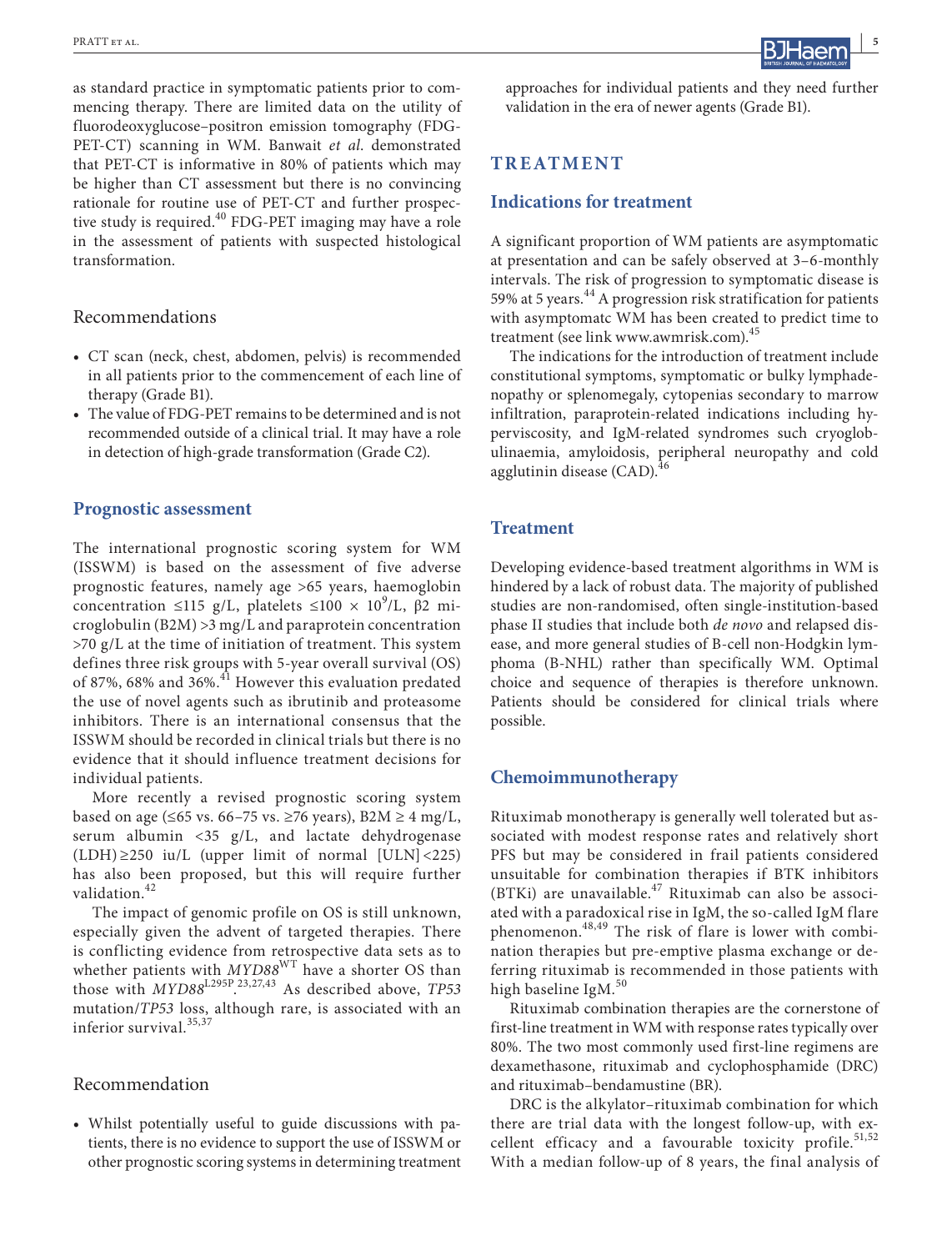#### **6 |**  laen

a multicentre study of 72 patients for front-line therapy showed an 83% response rate, with a median time to response, PFS and time to next treatment (TTNT) of 4, 35 and 51 months respectively. Eight-year OS was 32%, but importantly 43% of deaths were unrelated to WM. Toxicity was remarkably low, with only 9% grade 3/4 neutropenia, minimal thrombocytopenia and only 14% grade ≥3 infectious episodes. Similar efficacy outcomes have been reported in the "real world" setting.<sup>53</sup>

The combination of BR for front-line therapy has been studied as part of a randomised trial comparing rituximab, cyclophosphamide, doxorubicin, vincristine, prednisolone (R-CHOP) and BR in patients with indolent lymphomas.54 The WM subgroup of this study consisted of 43 patients of whom 22 had BR, with this group having a significantly longer PFS (69.5 vs. 28.1 months) and marked less toxicity. A similar PFS of 65 months was seen in the follow-on study, StiL NHL7-2008 MAINTAIN trial, in the 179 patients who had BR alone. $55$  A French retrospective multicentre study in 69 patients demonstrated a very high response rate of 97% with a 2-year PFS of 87%.<sup>32</sup> Approximately half of the patients completed the six cycles of standard dose BR (bendamustine 90 mg/m<sup>2</sup>) but the remainder required dose reductions or fewer cycles. Reassuringly there were only 10 grade 3/4 haematological toxicity events and eight grade 3/4 infectious episodes. Importantly the toxicities that led to a reduction of BR dose intensity in 44% of patients did not impair survival. Overall, when considering BR as an induction regimen, a dose reduction and/or reduction of the number of cycles could be considered in the frail and elderly but may affect duration of response.<sup>56</sup> There is also retrospective evidence of this combination's efficacy in the relapsed and refractory setting with response rates of 80%–83% and a median PFS of 13 months and not reached, although both studies have relatively short follow-up.<sup>57,58</sup>

There are no prospective comparative data of DRC *versus* BR but there are retrospective data that suggest that BR may offer a longer PFS with the trade-off of greater toxicity (in some circumstances).<sup>59</sup> In this single-centre retrospective study, the outcomes of 160 consecutive patients, of whom 93 had relapsed or refractory WM and who were treated with either BR  $(n = 60)$  or DRC  $(n = 100)$ , were analysed. In the treatment-naïve setting, median time to best response was 6.1 months in the BR group *versus* 11 months with DRC  $(p = 0.13)$ . There was no difference in overall response rate (ORR, defined as minor response or better) between the two groups (93% vs. 96%). With a median follow-up of 30 months, the 2-year PFS was 88% and 61% for BR and DRC  $(p = 0.07)$ respectively. In the relapsed and refractory setting, the median time to best response was 7 months for both treatment regimens. The ORR was 95% and 87% with BR and DRC respectively ( $p = 0.45$ ), and median PFS was 58 vs. 32 months, and 2-year PFS was 66% vs. 53% (*p* = 0.08).

Purine analogue combinations (e.g., fludarabine and rituximab +/− cyclophosphamide) are noted to have significant efficacy with a median PFS exceeding 50 months. $60-63$ 

However, the use of these combinations as first-line treatment is not recommended because of the risk of long-lasting cytopenias and secondary malignancies, particularly myelodysplastic syndromes.<sup>64</sup>

Single-agent chlorambucil has a very limited role in contemporary first-line therapy, however, it can provide a welltolerated oral option in frail patients who are considered unsuitable for chemoimmunotherapy, rituximab monotherapy or BTKis or if they are unavailable.

Retrospective data suggested an improvement in PFS and OS with the use of maintenance rituximab; however, this was a non-randomised study.<sup>65</sup> The role of maintenance rituximab was explored in a phase III randomised prospective study, StiL NHL7-2008 MAINTAIN, following front-line BR chemotherapy.<sup>55</sup> Patients who achieved a partial response or better were randomised between rituximab maintenance and observation; with a median follow-up of 70 months, there was no statistical difference in median PFS between those who had maintenance rituximab ( $n = 109$ , 101 months) and those who were randomised to observation alone ( $n = 109$ , 83 months) with a hazard ratio (HR) of 0.80 (95% confidence interval [CI] 0.51–1.25) and no difference in OS.

#### **Proteasome inhibitors**

Proteasome inhibitors are highly active in WM and bortezomib, carfilzomib and ixazomib with rituximab combinations have been studied. Bortezomib, dexamethasone and rituximab (BDR) is the combination with the most robust data and longest follow-up. Bortezomib was given intravenously in this study, initially twice weekly followed by a weekly dosing schedule for a total treatment duration of 23 weeks.<sup>66</sup> The ORR of 59 patients was 85% and after a median follow-up of 6 years, the median PFS was 43 months and OS at 7 years was 66%.<sup>67</sup> The toxicity profile was extremely favourable except for 25% of patients who developed at least grade 2 neuropathy and 7% who developed grade 3 or above. In the National Cancer Research Institute (NCRI) randomised phase II study, R2W, 42 patients were randomised to BCR (subcutaneous weekly bortezomib with cyclophosphamide and rituximab), with an ORR of 98% and a 3-year PFS of 81%. There were no cases of grade 3 or higher neuropathy. $64$  The addition of bortezomib to the DRC backbone did not lead to a significant improvement in the 2-year PFS compared to DRC alone in a large randomised phase 2 study, 80.6% vs. 72.8% respectively.<sup>68</sup>

Bortezomib has been studied in the relapsed setting demonstrating good and rapid responses. Early studies evaluated bortezomib as a single agent in the conventional biweekly intravenous schedule and demonstrated ORR of 26%–96%, but neurotoxicity was common with 20%– 30% experiencing grade 3 toxicity. $69-71$  Additionally, it was noted that some patients demonstrated a discrepancy between their IgM and lymph node/bone marrow responses.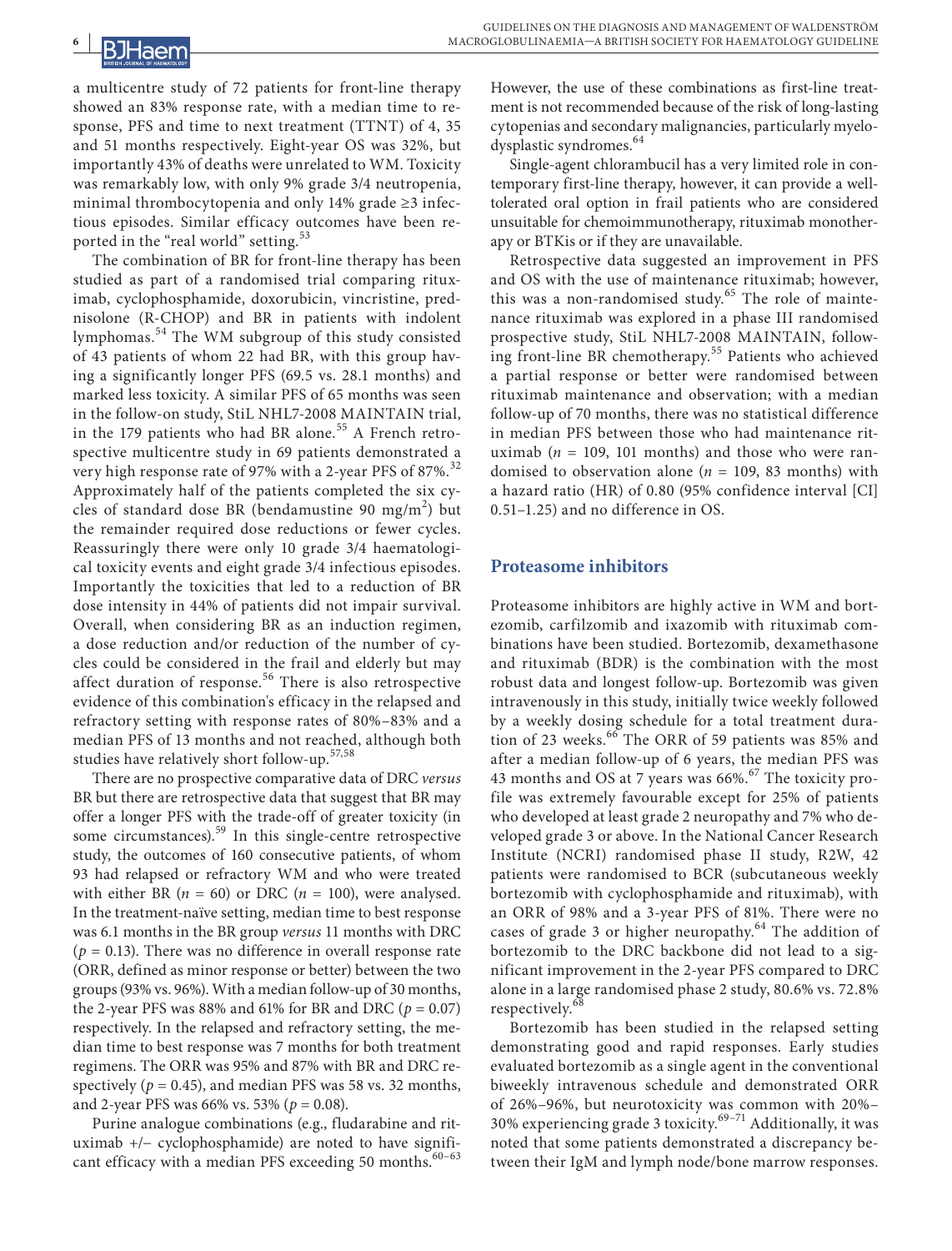Subsequent studies incorporated rituximab and gave the bortezomib in a weekly schedule.<sup>72,73</sup> These schedules appear effective with a major response rate (partial response or better) of approximately 50% and a lower incidence of neurotoxicity (5% grade 3 or above) with a median PFS of 15.6 months noted in the larger of the two studies. Hence the use of the weekly schedule and subcutaneous route appears to reduce the risk of neurotoxicity. Recent data demonstrate *CXCR4* genotype is not predictive of outcome to bortezomib.<sup>34</sup>

Newer proteasome inhibitors with different toxicity profiles and alternative routes of administration may become treatment options in the future. Carfilzomib, a secondgeneration proteasome inhibitor with limited neurotoxicity, has been investigated in combination with dexamethasone and rituximab (CaRD) in 31 patients with additional maintenance of rituximab and carfilzomib for 1 year with an ORR of 80% and a median PFS of 46 months.<sup>74,75</sup> Ixazomib, an oral proteasome inhibitor in combination with dexamethasone and rituximab (IDR) has shown promise in the front-line setting in a phase 2 trial  $(n = 26)$ , with an ORR of 96% and a major response rate (MRR) of 77% and is a well-tolerated neuropathy-sparing regimen.<sup>76</sup> The updated results of this trial after a median follow-up of 52 months has confirmed the durability of this regimen with a median PFS of 40 months.<sup>77</sup>

#### **BTK inhibitors**

The efficacy of BTK inhibitors has been demonstrated in multiple trials for patients with both treatment-naïve and previously treated WM. The pivotal phase 2 multicentre study evaluated the efficacy and tolerability of continuous ibrutinib 420 mg once daily in 63 patients with relapsed/ refractory (R/R) WM.<sup>24</sup> The ORR in the whole cohort was 90% and with an extended follow-up of 59 months, 27 patients remain on treatment with a 5-year PFS of  $54\%$ .<sup>28</sup> The same group conducted a single-centre study of 30 patients receiving ibrutinib for front-line therapy and reported a MRR of 87% and a 4-year PFS of 76%.<sup>78,79</sup> Atrial fibrillation (AF) occurred in 12%–20% in both studies, although the majority of patients were able to continue ibrutinib along with medical management of the AF and no new safety signals were identified in these small cohorts.

The combination of rituximab and ibrutinib has been evaluated in the iNNOVATE study where 150 patients with treatment-naïve  $(n = 68)$  or relapsed refractory WM requiring therapy  $(n = 82)$  were randomised to ibrutinib and rituximab *versus* rituximab plus placebo.<sup>29</sup> The 4-year PFS rate in the treatment-naïve cohort was 70% and 32% respectively and in those previously treated, 71% and 20%.<sup>80</sup> A subsidiary study of this trial investigated the role of ibrutinib alone in 31 patients with rituximab-refractory disease. After a median follow-up of 58 months, the median PFS was 39 months (95% CI 25—not evaluable). $81$ 

At the current time, it is not clear what additional benefit rituximab provides when added to ibrutinib in either the up-front or relapsed setting although it may abrogate the negative impact of *CXCR4* mutations. Similarly, there are no prospective data comparing BTKi and more conventional rituximab–chemotherapy approaches in the up-front setting. In the UK this will be addressed in the recently initiated RAINBOW trial [\(ClinicalTr](http://ClinicalTrials.gov) [ials.gov](http://ClinicalTrials.gov) Identifier: NCT04061512) comparing DRC and rituximab + ibrutinib.

A retrospective comparison of 157 patients receiving ibrutinib off trial compared to 72 receiving it on trial found a non-inferior response in those treated outside a clinical trial with an estimated 4-year PFS in these patients of  $63\%$ .<sup>82</sup> Similar to CLL, there is a suggestion from a retrospective analysis that maintaining dose intensity of ibrutinib is important to optimise outcomes.<sup>83</sup> It has also been reported that approximately 20% of WM patients will experience ibrutinib withdrawal symptoms (fever, arthralgia, body aches and headache) which typically resolve on the re-introduction of ibrutinib.<sup>84</sup> In the majority of patients who experience an IgM flare with ibrutinib interruption, IgM levels may not return to baseline for up to 3 months or longer.

A phase 1/2 study investigating zanubrutinib in 24 treatment-naïve patients and 53 patients with relapsed/refractory disease demonstrated an ORR of 96% and an estimated 3-year PFS of 80% with an acceptable toxicity profile: whilst 91% of patients had an infection, only a quarter were grade 3.<sup>85</sup> Grade 3 or higher neutropenia was reported in 15% of patients. ASPEN, a large multicentre international randomised trial, compared zanubrutinib to ibrutinib in 201 patients with mutated *MYD88* R/R WM or treatment-naïve if unsuitable for chemoimmunotherapy. $86$  The primary end-point of statistical superiority related to deep response (complete response/very good partial response [CR/VGPR]) was not met (28.4% vs. 19.2% for those receiving zanubrutinib and ibrutinib respectively). Furthermore, there was no significant difference in PFS although follow-up is short at present (18 months PFS 85% and 84%). There was a lower incidence of AF and haemorrhage in the zanubrutinb arm but a higher incidence of neutropenia.

Acalabrutinib monotherapy was investigated in a singlearm multicentre phase 2 trial recruiting 106 BTKi-naïve patients of whom 92 had relapsed or refractory disease.<sup>87</sup> With a median follow-up of 27 months, the 2-year PFS is 82% for those with previously treated disease. Whilst data from the pivotal study of ibrutinib suggested that those rare patients with *MYD88*WT disease did not benefit from ibrutinib monotherapy, subsequent analysis has shown activity and clinical benefit with both single-agent acalabrutinib and zanubrutinib for those with  $\check{MYD88}^{\text{WT}}$  status.

Other BTKis are currently under investigation, including pirtobrutinib (LOXO-305), a non-covalent BTKi which binds BTK reversibly and has been demonstrated to have clinical benefit even in patients who have progressed on prior BTKi therapy.<sup>88</sup>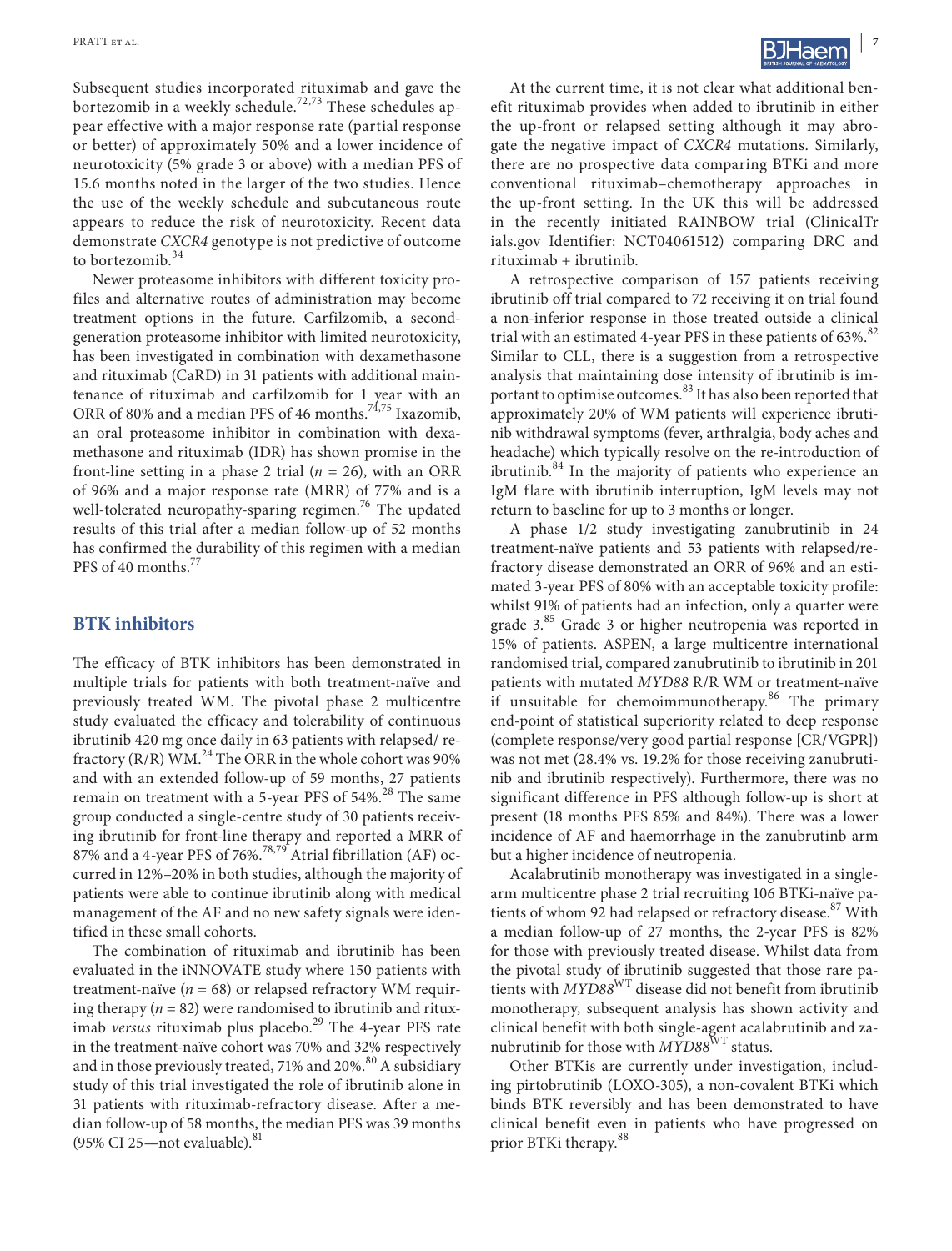

**FIGURE 1** Suggested treatment algorithm

# **Novel therapies**

Venetoclax is a first-in-class, oral, selective B-cell lymphoma-2 (BCL-2) inhibitor and already approved in

Europe and the US for the treatment of patients with relapsed/refractory CLL. In a phase I dose-finding study, venetoclax showed efficacy in four WM patients.<sup>89</sup> Following this report, a phase II study evaluating the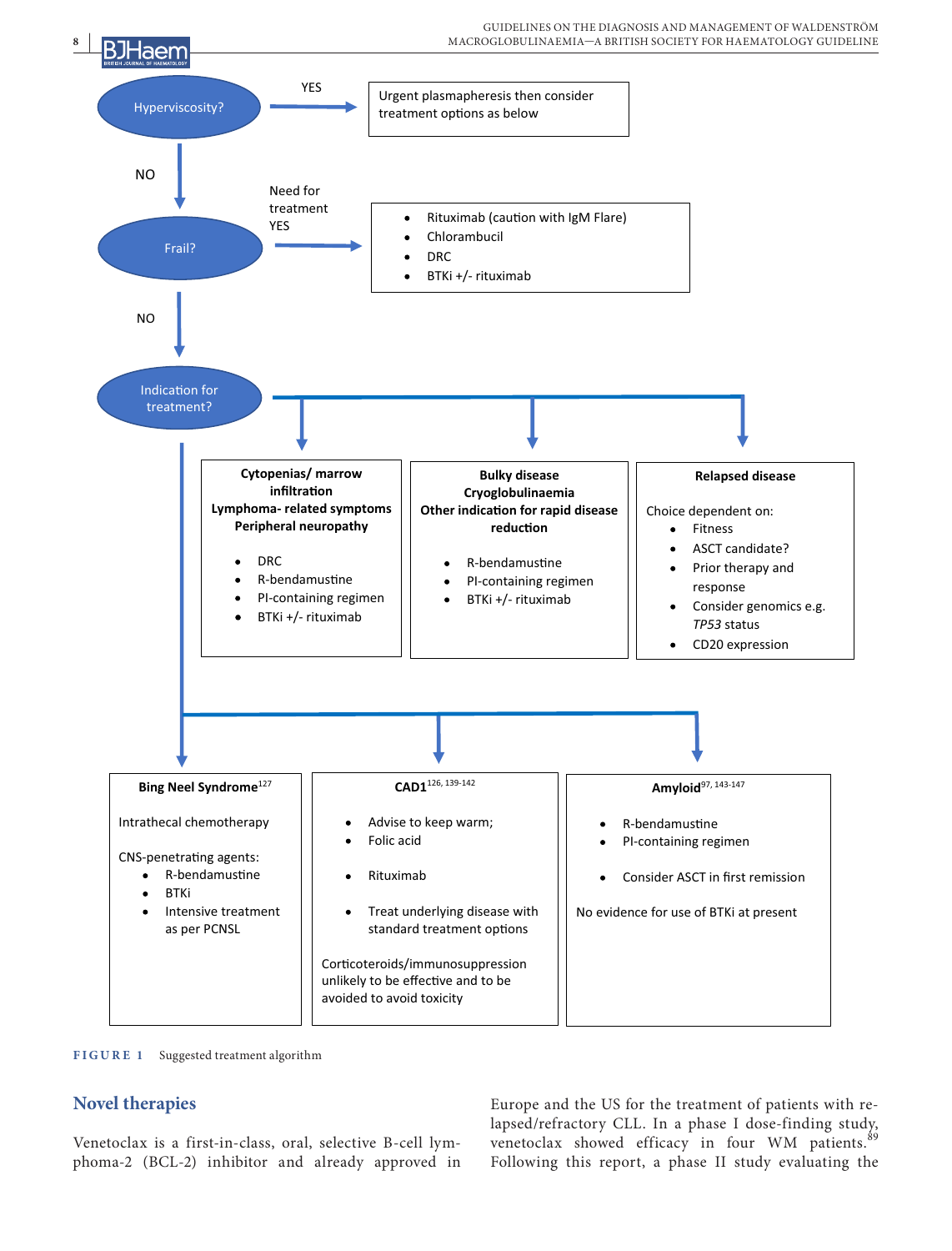**RATT et al. PRATT et al. 1996** 

safety and efficacy of venetoclax monotherapy in 32 previously treated WM patients was initiated.<sup>90</sup> High levels of response were reported with an ORR of 84% and MRR of 81% with a median PFS of 30 months. Treatment was well tolerated and no clinical tumour lysis syndrome was seen. Grade 3/4 adverse events included neutropenia, anaemia, back pain and constipation.

Novel agents under investigation in WM include checkpoint inhibitor blockers. Pembrolizumab in combination with rituximab is one such agent under investigation (NCT03630042). Given the key role of the *MYD88* mutation in WM, compounds that target the BTK–IRAK1/4–NF-κB signalling axis are also in development. The anti-CD38 monoclonal antibody daratumumab exhibited modest single-agent activity in a phase II study.<sup>91</sup>

#### **Transplantation in WM**

The lack of prospective comparative trials makes it challenging to provide high-quality recommendations on the role of stem cell transplant (SCT) in WM. For WM patients who are potential autologous SCT candidates it is important to avoid the use of stem-cell-toxic therapeutic drugs for firstline therapy to reduce risk for stem cell harvest failure.<sup>92</sup>

Whilst there are case series detailing positive outcomes for autologous SCT (ASCT) for WM as part of first-line therapy, this cannot be recommended outside a clinical trial due to lack of strong evidence, unless there is another indication such as amyloidosis.<sup>93-97</sup>

In the relapse setting, outcomes with ASCT have been reported in small case series.<sup>98–100</sup> The European Bone Marrow Transplant Registry (EBMT) published the outcomes on 158 WM patients with OS and PFS being 68.5% and 39.7% at 5 years respectively.<sup>101</sup> More than three prior therapeutic lines, chemorefractory disease and poor performance status were predictors of less favourable outcomes.

An updated EBMT study on 615 WM patients treated with ASCT reported PFS and OS at 5 years of 46% and 65% respectively.<sup>102</sup> Relapse incidence was significantly lower when ASCT was performed in the first maximum disease response (CR1, PR1, VGPR1) compared to when the ASCT was used in subsequent complete or partial responses or with refractory disease (39% vs. 53%), translating into a significant PFS (50% vs. 40%) and OS benefit (71% vs. 63%) for the patients transplanted early. ASCT was not beneficial for WM patients who were transplanted with chemorefractory disease or those who had been exposed to more than three line therapies.

The place of allogeneic SCT (alloSCT) in the treatment algorithm of WM has become more controversial especially in the era of new agents even for younger patients.<sup>103</sup> There is a high non-relapse mortality (NRM) and the use of allo-SCT is therefore limited to highly selected patients. Small retrospective series in heavily pre-treated WM patients suggested that alloSCT was associated with a graft *versus* WM effect and could prolong PFS and OS in those patients who survived toxicity.<sup>99,100,104–106</sup> EBMT ( $n = 86$ ) and the Center for International Blood and Marrow Transplant Research (CIBMTR  $n = 144$ ) have reported the largest series of WM patients who have undergone allogeneic SCT. Despite a median PFS of approximately 5 years being seen in both cohorts, the NRM seen was high at approximately 30%, although slightly lower for reduced-intensity-conditioned transplants. Patients with chemosensitive disease and better

|  |  | TABLE 2 |  |  | Categorical response definitions |  |  |
|--|--|---------|--|--|----------------------------------|--|--|
|--|--|---------|--|--|----------------------------------|--|--|

| Complete response (CR)            | Absence of serum monoclonal IgM protein by immunofixation<br>Normal serum IgM level<br>Complete resolution of extramedullary disease, i.e., lymphadenopathy and splenomegaly if<br>present at baseline<br>Morphologically normal bone marrow aspirate and trephine biopsy specimen |
|-----------------------------------|------------------------------------------------------------------------------------------------------------------------------------------------------------------------------------------------------------------------------------------------------------------------------------|
| Very good partial response (VGPR) | Monoclonal IgM protein is detectable<br>≥90% reduction in serum IgM level from baseline<br>Complete resolution of extramedullary disease, i.e., lymphadenopathy/splenomegaly if present at<br>baseline<br>No new signs or symptoms of active disease                               |
| Partial response (PR)             | Monoclonal IgM protein is detectable<br>≥50% but <90% reduction in serum IgM level from baseline<br>Reduction in extramedullary disease, i.e., lymphadenopathy/splenomegaly if present at baseline<br>No new signs or symptoms of active disease                                   |
| Minor response (MR)               | Monoclonal IgM protein is detectable<br>≥25% but <50% reduction in serum IgM level from baseline<br>No new signs or symptoms of active disease                                                                                                                                     |
| Stable disease (SD)               | Monoclonal IgM protein is detectable<br><25% reduction and <25% increase in serum IgM level from baseline<br>No progression in extramedullary disease, i.e., lymphadenopathy/splenomegaly<br>No new signs or symptoms of active disease                                            |
| Progressive disease (PD)          | $\geq$ 25% increase in serum IgM level from lowest nadir (requires confirmation) and/or progression<br>in clinical features attributable to the disease                                                                                                                            |

*Note:* Sequential changes in IgM levels may be determined either by M protein quantitation by densitometry or total serum IgM quantitation by nephelometry.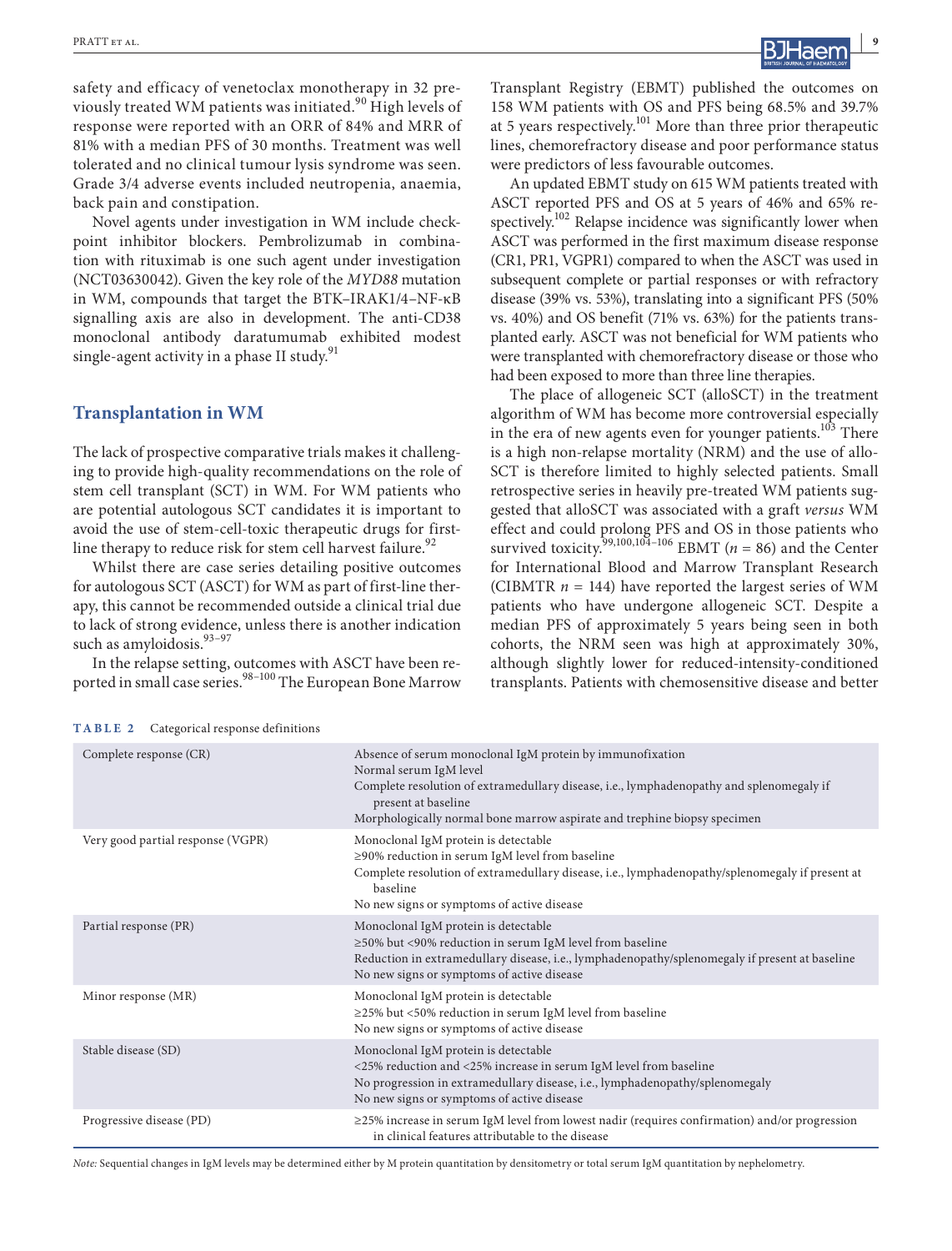pretransplant disease status experienced significantly superior OS. CAR-T cell therapy is currently experimental and likely to be explored in trials of low-grade lymphomas.

# **Considerations for choice of therapy**

The majority of patients will die of causes not directly related to WM so this is an important factor to consider when deciding on optimal therapy. $107$  Lack of availability of certain treatment options and a paucity of randomised data between therapies has led to differences in choice of therapies offered to patients worldwide.<sup>108</sup> Patients should be offered treatment in clinical trials where available. When considering choice of therapy, the indication for treatment and the speed with which the paraprotein and disease burden needs to be reduced, should be taken into account (Figure 1). For example, rituximab and bendamustine may be favoured over DRC as front-line therapy in patients with amyloidosis causing organ impairment given the shorter time to response with the former regimen. As with all malignancies, patient factors should also be taken into account such as fitness and comorbidities that may be predictive of increased toxicity. Moreover, younger, fitter patients, who may be candidates for autologous SCT as part of future lines of therapy, may benefit from avoidance of stem-cell-toxic drugs.

At present there is insufficient evidence to suggest that the mutation status of patients should dictate therapy. There is no definitive evidence from prospective clinical trials that the *MYD88* or *CXCR4* status is predictive of response to chemoimmunotherapy regimens, although this is complicated by the small numbers of patients in subgroups and also the different methods of assessment which can lead to different sensitivities of detection.<sup>109,110</sup> Prospective data from the US have demonstrated that in patients treated with ibrutinib for relapsed and refractory WM, those with  $MYD88^{L265P}$  *CXCR4<sup>WT</sup>* had more responses than those with *MYD88*L265P *CXCR4* warts, hypogammaglobulinaemia, immunodeficiency, myelokathexis (WHIM) (97% vs. 68%, *p* < 0.0001) with no major responses seen in the four patients who were wild-type for both genes. $^{28}$  Furthermore, there was a suggestion that in the patients with a *CXCR4* mutation, nonsense mutations were associated with a poorer outcome. In contrast, the data from iNNOVATE do not demonstrate a difference in outcome based on subgroups differentiated by genotype.<sup>29</sup> There is a lack of trial data at present to investigate whether *MYD88* or *CXCR4* status is predictive of response or PFS with other BTK inhibitors, acalabrutinib or zanubrutinib.85–87,111 There are data confirming that the *MYD88* genotype is also not predictive of response to proteasome inhibitors.<sup>34</sup>

Although the incidence of *TP53* disruption is low in untreated WM patients (2%–10%), this can increase under selective pressure of chemotherapy resulting in chemorefractoriness. Analogous to CLL, non-chemotherapeutic options should be considered for WM patients harbouring *TP53* disruption at relapse.<sup>35-37</sup>

At relapse, choice of therapy is dependent on previous therapies, time from prior therapy and patient factors.

Repeat biopsies where possible are advisable, and confirmation of CD20 expression can be helpful in guiding treatment options as well as repeating genomics such as *CXCR4* and *TP53* status. In practice, in the UK currently many patients are now considered for BTK inhibitor therapy for relapsed disease, although for younger patients, further chemotherapy and ASCT can be considered for finite treatment length with comparable expected PFS.

### Recommendations

#### *Front-line treatment*

- **•** Dexamethasone, rituximab and cyclophosphamide (DRC), bendamustine and rituximab (BR), bortezomib regimens (bortezomib, cyclophosphamide and rituximab [BCR] and bortezomib, dexamethasone and rituximab [BDR]) and BTKi are all acceptable front-line treatments (Grade B1).
- **•** Chlorambucil or rituximab monotherapy remain suitable therapy in some elderly frail patients (Grade B1).
- **•** Given the risk of IgM flare, careful monitoring of all patients receiving rituximab is required with monitoring of sequential IgM levels, clinical assessment for hyperviscosity syndrome (HVS) and monitoring of plasma viscosity if available (Grade A1). The introduction of rituximab should be deferred (or prophylactic plasmapheresis performed) in patients considered at a higher risk of hyperviscosity, this being defined by an IgM/ M-protein >40 g/L (Grade C1).
- **•** There is a lack of evidence to support the use of maintenance rituximab at present (Grade B1).

#### *Treatment of relapsed disease*

- **•** Treatment with a BTKi, rituximab-containing regimens and bortezomib-containing regimens are options for patients at relapse. Clinical phenotype of the patient is critical in deciding treatment choice (Grade B1).
- **•** Autologous SCT (ASCT) can be considered as a second or later line of therapy in selected chemotherapy-responsive patients but remains contentious in the novel drug era (Grade C2).
- **•** Autologous SCT (ASCT) should not be offered to patients with less than a partial response (PR) (Grade C1).
- **•** Allogeneic SCT should be considered only for highly selected patients who have progressed after immunochemotherapy and BTK inhibitor therapy (Grade C2).

### **Response assessment**

Criteria for the formal assessment of treatment response have been developed and widely applied in WM (Table 2).<sup>10</sup> These criteria, based principally on the level of reduction in IgM paraprotein, were proposed to facilitate uniform reporting of clinical trial data but have clinical value in the management of individual patients. There are however a number of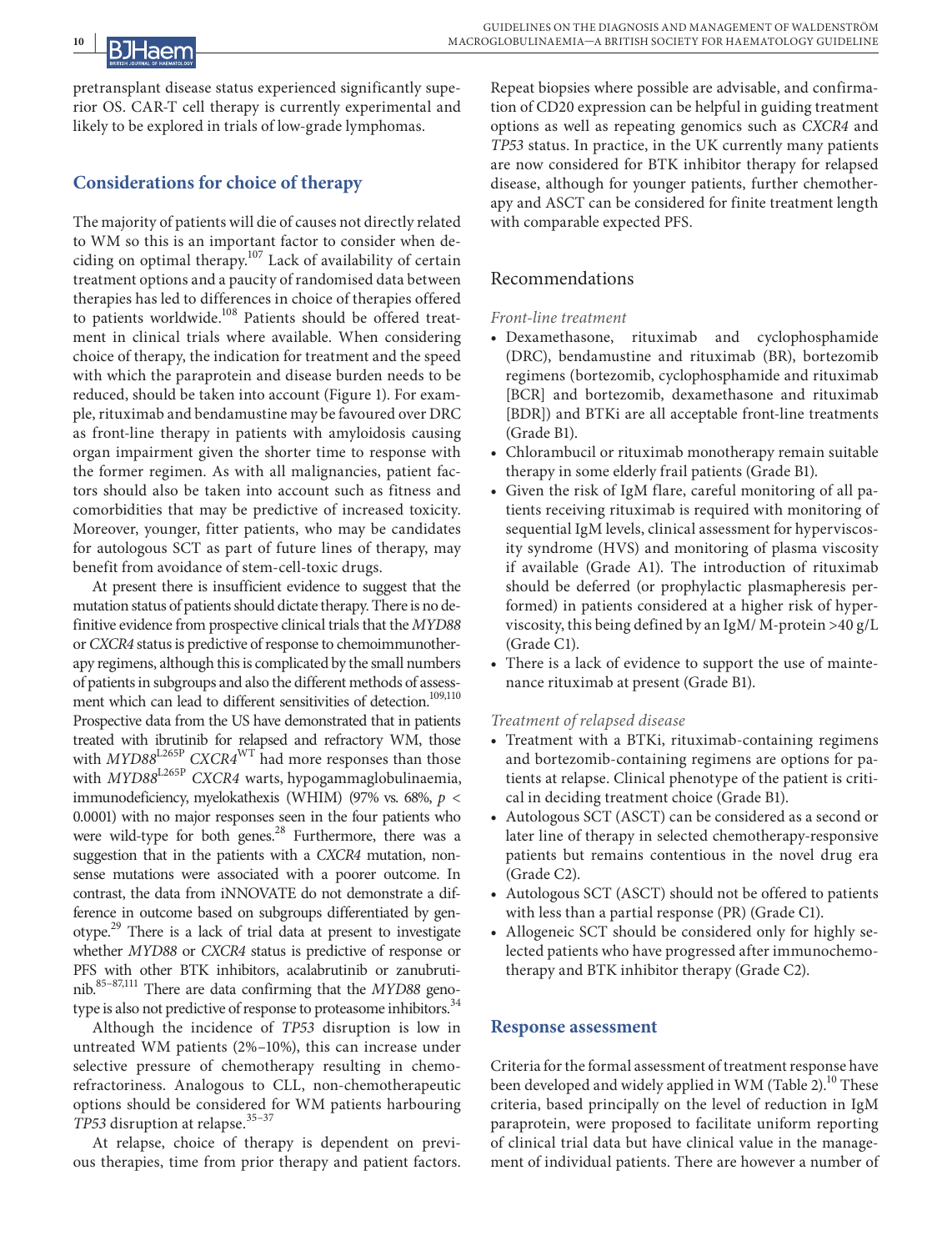caveats that should be considered. Whilst IgM responses appear to predict PFS with rituximab-based conventional therapies, the number of patients achieving a complete response remains very low and clinical benefit may be achieved in some patients who fail to achieve a major IgM response. Whilst a partial response or better after 6 months of ibrutinib was predictive for a longer PFS, deeper responses did not lead to further improvement.112 It should also be noted that response kinetics can vary with different therapies. Rituximab-based chemotherapy combinations may be associated with delayed IgM responses and low incidence of CR, which appears to reflect selective depletion of B cells with persisting plasma cells.<sup>113</sup> Repeat marrow assessment has value in the setting of slow/suboptimal response, to exclude for example a discordance in the IgM response to bone marrow response. An expectant approach should be considered if there is B-cell depletion and persistent monotypic plasma cells. Depletion of WM B cells, when assessed with sensitive flow cytometry (limit of detection 0.004%), has recently been shown to be an independent predictor of PFS with rituximab-based therapies.<sup>64</sup>

#### Recommendations

- **•** Treatment response should be evaluated using uniform response criteria (Grade A1).
- **•** Repeat BM assessment is recommended in patients with suboptimal response, especially to rituximab-based therapies. Evaluation should be at maximal response which can be delayed many months (Grade A1).
- **•** Detailed and systematic evaluation of BM and extramedullary disease should be evaluated in clinical trials (Grade A1).

#### **Investigation and treatment of histological transformation**

Histological transformation, primarily to diffuse large B-cell lymphoma (DLBCL), is a well-recognised phenomenon which has been reported to occur in 2.4%–11% of patients with WM.<sup>63,114-122</sup> The largest reported series of 77 patients with secondary DLBCL in patients with WM had a very high incidence of involvement of extranodal sites, seen in 91% of patients including CNS, cutaneous and testicular sites which are all sites where the *de novo* DLBCL counterpart is strongly associated with *MYD88* mutation.<sup>121</sup> In this series the median time from diagnosis to high-grade transformation was 4.6 years and 16 patients (21%) had never been treated for WM. Tissue biopsy is essential for a diagnosis of histological transformation and may be directed by PET-CT scanning as has been described in CLL.<sup>123</sup>

High-grade transformation to DLBCL is treated with similar regimens and approaches used to treat *de novo* DLBCL, mainly R-CHOP in fitter patients.<sup>121</sup> A scoring system based on 133 patients identified three independent predictors of 2-year survival after transformation: elevated serum LDH (two points), platelet count <100  $\times$  10<sup>9</sup>/L (1 point) and any previous treatment for WM (1 point). Three risk groups were defined: low risk (0–1 point, 24% of patients), intermediate risk (2–3 points, 59%, HR = 3.4) and high risk (4 points,  $17\%$ ,  $HR = 7.5$ ). Two-year survival rates were 81%, 47%, and 21% respectively (*p* < 0.0001). This model appeared to be a better discriminant than the International Prognostic Index (IPI) and the revised IPI (R-IPI). $^{124}$  Consolidation with an autologous SCT may be considered in selected patients responsive to treatment but there is no standard approach.

#### Recommendations

- **•** Tissue biopsy is required in all patients with suspected histological transformation (Grade A1).
- **•** Tissue biopsy may be directed by PET-CT scanning (Grade A1).
- **•** Treatment of high-grade transformation to DLBCL is with similar regimens used to treat *de novo* DLBCL but prognosis is less favourable (Grade B1).
- **•** Autologous SCT should be considered as consolidation for high-grade transformation for suitable patients responding to induction chemotherapy (Grade C2).

#### **Complications of WM**

WM can affect any system in the body, leading to varying complications which can often be the initial presentation of the disease. The pathogenesis of the complications can either be due to the lymphomatous component of the disease, for example, Bing–Neel syndrome, or due to paraproteinaemia or paraprotein deposition, for example, peripheral neuropathy, or due to specific properties of the paraprotein, for example, CAD.

It is advisable that patients with these complications are investigated and managed in conjunction with appropriate specialists, for example, neurologists/nephrologists, and that tertiary opinions are sought where necessary from haematologists with expertise in WM or amyloidosis.

Although management is specific to each complication, generally most complications are managed through conservative measures, for example, keeping warm for CAD or cryoglobulinaemia; immunosuppression or single-agent rituximab for autoimmune complications such as warm autoimmune haemolytic anaemia (AIHA) or antimyelinassociated glycoprotein (anti-MAG) neuropathy; or by treatment of the WM to reduce the paraprotein/lymphoma—in this case the treatment choice may be guided by the speed by which the paraprotein needs to be reduced and plasmapheresis may be required if urgent reduction of paraprotein is required. International guidelines have been produced for the investigation and management of some of these complications.125–127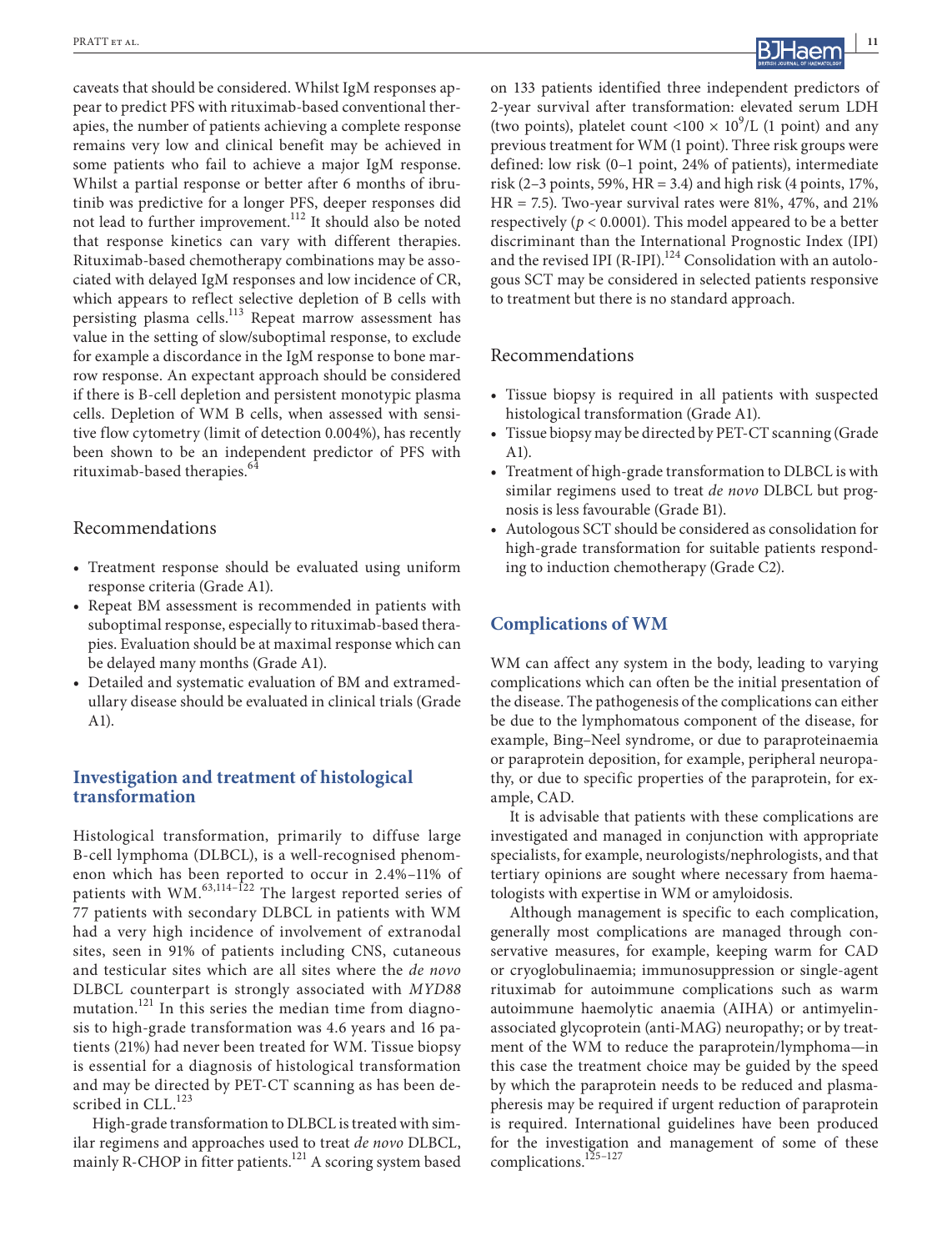# **12 |**

The diagnosis of HVS remains a clinical one. The formal assessment of plasma viscosity is useful if there is a concern. Older studies have concluded that it is rare to develop HVS with a plasma or blood viscosity less than 4 milliPascal second (mPas), a more recent retrospective study showed that approximately half of 85 patients with symptomatic HVS had a serum viscosity less that 4 mPas and so it should be considered if greater than 3 mPas.<sup>128,129</sup> Although the relationship between plasma or serum viscosity and IgM level is not linear and differs between patients, hyperviscosity rarely occurs with paraprotein <30 g/L. The likelihood of symptomatic HVS with IgM  $>60$  g/L is controversial, with one paper suggesting median time to HVS of 3 months and another not reaching median time with 9 years follow-up.<sup>129,130</sup> Single-volume plasma exchange will reduce the paraprotein by approximately 40%. It usually takes 1–3 procedures for symptoms and viscosity to reduce.<sup>131</sup>

Bing–Neel syndrome (BNS) can affect 1% of patients with WM and should be suspected in patients who develop neurological symptoms suggestive of CNS involvement. Furthermore, timing of diagnosis in relation to the diagnosis of WM can also be variable. There is no standardised treatment for BNS, and choice of therapy will partly depend on the patient's symptoms, fitness and comorbidities. The desired goal of therapy should be considered.<sup>132</sup> Responses have been seen in patients treated with chemo-immunotherapy regimens given for systemic disease such as rituximab– bendamustine, and also in regimens similar to that given for high-grade CNS disease.<sup>127</sup> A international retrospective series has demonstrated the durable efficacy of ibrutinib in 28 patients with BNS and should also be considered.<sup>133</sup>

# Recommendations

- **•** Hyperviscosity is a haematological emergency and is an indication for therapeutic plasma exchange. This is also an indication for definitive treatment (Grade A1).
- **•** Cold agglutinin disease should be managed with conservative measures and if definitive treatment is required, consider single-agent rituximab or rituximab–bendamustine as first-line treatment (Grade B2).
- **•** Organ involvement by AL (IgM-related) amyloid is an indication for definitive treatment, with the aim being to reduce the light chains as quickly and as deeply as possible to minimise end-organ damage. Consider rituximab– bendamustine as first-line treatment in patients considered fit for this regimen (Grade A1).
- **•** Symptomatic cryoglobulinaemia is an indication for definitive treatment. Treatment choice should be guided by severity of symptoms (Grade B1).
- **•** Investigation and management of IgM-related neuropathy should follow International Workshop on Waldenstrom's Macroglobulinaemia (IWWM)-8 consensus guidelines (D'Sa *et al.*, 2017).<sup>125</sup>
- **•** Investigation and management for Bing–Neel syndrome should follow the guideline by Minnema *et al*. 127
- **•** Collaborative working with other specialists is advised where appropriate, for example, amyloidosis unit, haematologists with an expertise in coagulation, neurologists, nephrologists (Grade A1).
- **•** Clinicians should have a low threshold for investigating symptoms that could represent complications of WM, as some can occur regardless of the level of the paraprotein and may be an indication for definitive treatment (Grade A1).

# **Supportive care**

Infective complications are common in WM, particularly of the respiratory tract, but there is also a lack of data specifically relating to WM. One group noted no cases of *Pneumocystis jirovecii* pneumonia in 217 patients with WM being treated with ibrutinib despite the low rate of prophylaxis, in contrast to the reported rates in patients with  $CLL<sup>134</sup>$  However given the similarities between the two conditions and the dearth of data related to WM specifically, it is reasonable to refer to the BSH guidelines relating to supportive care in CLL.<sup>135</sup> These include advice on prophylactic antibiotics, vaccination and immunoglobulin replacement therapy.

IgA and IgG hypogammaglobulinaemia is commonly seen in WM and can persist following treatment. Hypogammaglobulinaemia did not appear to predict the risk of recurrent infection in a retrospective study of 207 untreated patients.<sup>9</sup>

A large population study demonstrated increased risk of venous thromboembolism (VTE), but not arterial thrombosis, in patients with WM.<sup>136</sup> Further prospective data are required before definitive statements on VTE prophylaxis can be made, but these data should be considered when WM patients encounter periods of additional risk, such as surgery.

Conversely, an acquired bleeding diathesis such as von Willebrand's disease can be present in a proportion of patients with WM, and thus bleeding histories and coagulation screening should be considered prior to invasive procedures.<sup>137</sup>

A proportion of patients with WM have been found to have hepcidin-related iron deficiency anaemia.<sup>138</sup> Selected patients with anaemia, low disease burden, and low transferrin saturation (i.e. <10%–12%) unrelated to gastrointestinal bleeding can respond to parenteral iron.

# Recommendations

- **•** Selected patients with anaemia, low disease burden, and low transferrin saturation (i.e. <10%–12%) unrelated to gastrointestinal bleeding can respond to parenteral iron (Grade B2).
- **•** Anti-*Pneumocystis jirovecii* prophylaxis is recommended in patients requiring intensive and/or immunosuppressive treatment including BTKi (Grade B1).
- **•** Anti-herpes simplex virus (HSV) and herpes zoster (HZV) prophylaxis is recommended in patients requiring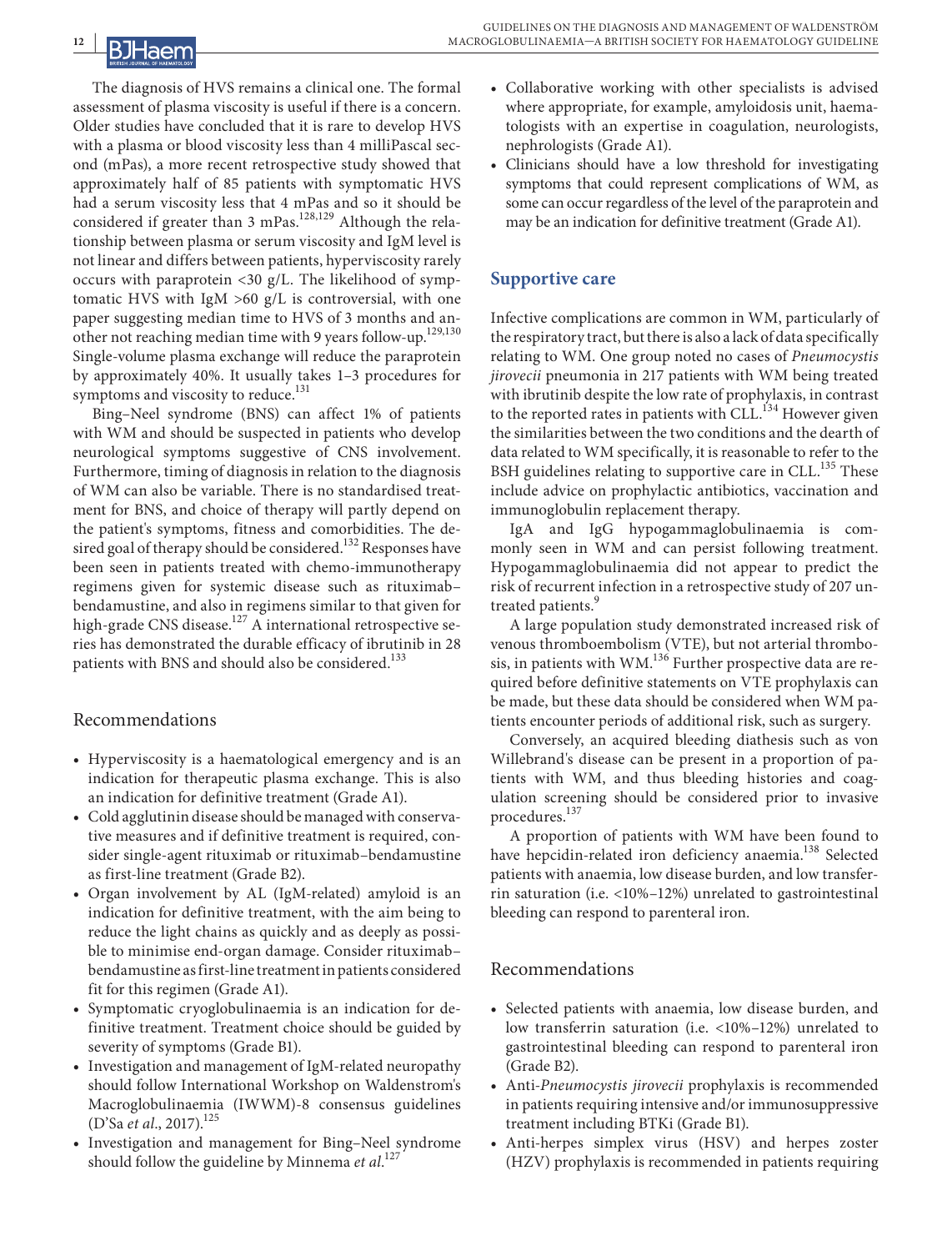

intensive, immunosuppressive or bortezomib-based therapy (Grade B1).

- **•** All patients with WM should be offered seasonal influenza and SARS-CoV-2 vaccinations (Grade A1).
- **•** All patients with WM should be offered pneumococcal vaccination in the form of pneumococcal conjugate vaccine (PCV13 or Prevenar 13<sup>°</sup>) followed by pneumococcal polysaccharide vaccine (PPV23 or Pneumovax<sup>°</sup>), at least 2 months later (UK Department of Health Guidance) (Grade B1).
- **•** Live vaccines, such as polio, herpes zoster and yellow fever, are not recommended. Those patients who are eligible for the shingles vaccine are now able to receive the non-live vaccine, Shingrix<sup>®</sup> (Grade B1).
- **•** Antimicrobial prophylaxis should be considered for patients with hypogammaglobulinaemia who develop recurrent bacterial infections, according to local antimicrobial protocols. Patients with secondary hypogammaglobulinaemia and recurrent infection despite antimicrobial prophylaxis should be considered for immunoglobulin replacement in accordance with the current UK Department of Health clinical guidelines (Grade B1).
- **•** Patients should be tested for previous viral hepatitis infection prior to each line of therapy, due to the risk of viral reactivation. Prior to commencing treatment, consider discussion with a hepatologist for advice on monitoring and the use of antiviral therapies in those with evidence of current or past infection (Grade B1).
- **•** Patients receiving purine analogues and bendamustine should receive irradiated blood products lifelong (Grade B1).

#### **Management of patients with WM during the coronavirus disease 2019 (COVID-19) pandemic**

Coronavirus disease 2019 (COVID-19) is a contagious disease caused by severe acute respiratory syndrome coronavirus 2 (SARS-CoV-2). NHS England has categorised all patients with WM as being in the clinically extremely vulnerable category and this has led to shielding, remote monitoring and visitor restrictions. Treatment decisions such as delaying treatment, using less immunosuppressive therapy, reducing the number of cycles or using oral regimens in preference to intravenous treatments can only be made on an individual basis. A great deal of uncertainty remains as to the impact of such decisions. Guidance regarding the timing of vaccination is outlined on the Gov.UK website in The Green Book Immunisation against infectious disease and prompt vaccination is strongly recommended. [https://www.](https://www.gov.uk/government/collections/immunisation-against-infectious-disease-the-green-book) [gov.uk/government/collections/immunisation-against-infec](https://www.gov.uk/government/collections/immunisation-against-infectious-disease-the-green-book) [tious-disease-the-green-book](https://www.gov.uk/government/collections/immunisation-against-infectious-disease-the-green-book)

#### **DISCLAIMER**

Whilst the advice and information in these guidelines is believed to be true and accurate at the time of going to press, neither the authors, the British Society for Haematology nor the publishers accept any legal responsibility of these

guidelines. The British Committee for Standards in haematology will review this guideline on an annual basis to ensure it remains up-to-date guidance. Please see the website at [www.bcshguidelines.com](http://www.bcshguidelines.com) to find out if the guideline has been updated or amendments added. The website will also show the date the guideline was last reviewed.

#### **ACKNOWLEDGEMENTS**

The authors wish to thank Jacky Wilson for help in undertaking the initial literature review. The authors would like to thank the BSH Haemato-Oncology task force, the BSH sounding board, and the BSH guidelines committee for their support in preparing this guideline.

#### **DECLARATION OF INTERESTS**

The BSH paid the expenses incurred during the writing of this guideline. All authors have made a declaration of interest to the BSH and Task Force Chairs which may be reviewed on request.

#### **ORCID**

*Guy Prat[t](https://orcid.org/0000-0002-6937-2852)* <https://orcid.org/0000-0002-6937-2852> *Dima El-Sharkawi* <https://orcid.org/0000-0002-2752-5814>

#### **REFERENCES**

- 1. Owen RG. Developing diagnostic criteria in Waldenstrom's macroglobulinemia. Semin Oncol. 2003;30:196–200.
- 2. Swerdlow SH, World Health Organization and International Agency for Research on C. WHO classification of tumours of haematopoietic and lymphoid tissues. Lyon: International Agency for Research on Cancer; 2017. p. 585. pages : color illustrations; 27 cm.
- 3. Kyle RA, Therneau TM, Rajkumar SV, Offord JR, Larson DR, Plevak MF, et al. Long-term follow-up of IgM monoclonal gammopathy of undetermined significance. Semin Oncol. 2003;30:169–71.
- 4. Kristinsson SY, Bjorkholm M, Goldin LR, McMaster ML, Turesson I, Landgren O. Risk of lymphoproliferative disorders among firstdegree relatives of lymphoplasmacytic lymphoma/Waldenstrom macroglobulinemia patients: a population-based study in Sweden. Blood. 2008;112:3052–6.
- 5. Treon SP, Hunter ZR, Aggarwal A, et al. Characterization of familial Waldenstrom's macroglobulinemia. Ann Oncol. 2006;17:488–94.
- 6. Castillo JJ, Garcia-Sanz R, Hatjiharissi E, et al. Recommendations for the diagnosis and initial evaluation of patients with Waldenstrom Macroglobulinaemia: A Task Force from the 8th International Workshop on Waldenstrom Macroglobulinaemia. Br J Haematol. 2016;175:77–86.
- 7. Murray DL, Ryu E, Snyder MR, Katzmann JA. Quantitation of serum monoclonal proteins: relationship between agarose gel electrophoresis and immunonephelometry. Clin Chem. 2009;55:1523–9.
- 8. Riches PG, Sheldon J, Smith AM, Hobbs JR. Overestimation of monoclonal immunoglobulin by immunochemical methods. Ann Clin Biochem. 1991;28(Pt 3):253–9.
- 9. Hunter ZR, Manning RJ, Hanzis C, Ciccarelli BT, Ioakimidis L, Patterson CJ, et al. IgA and IgG hypogammaglobulinemia in Waldenstrom's macroglobulinemia. Haematologica. 2010;95:470–5.
- 10. Owen RG, Kyle RA, Stone MJ, et al. Response assessment in Waldenstrom macroglobulinaemia: update from the VIth International Workshop. Br J Haematol. 2013;160:171–6.
- 11. Itzykson R, Le Garff-Tavernier M, Katsahian S, Diemert MC, Musset L, Leblond V. Serum-free light chain elevation is associated with a shorter time to treatment in Waldenstrom's macroglobulinemia. Haematologica. 2008;93:793–4.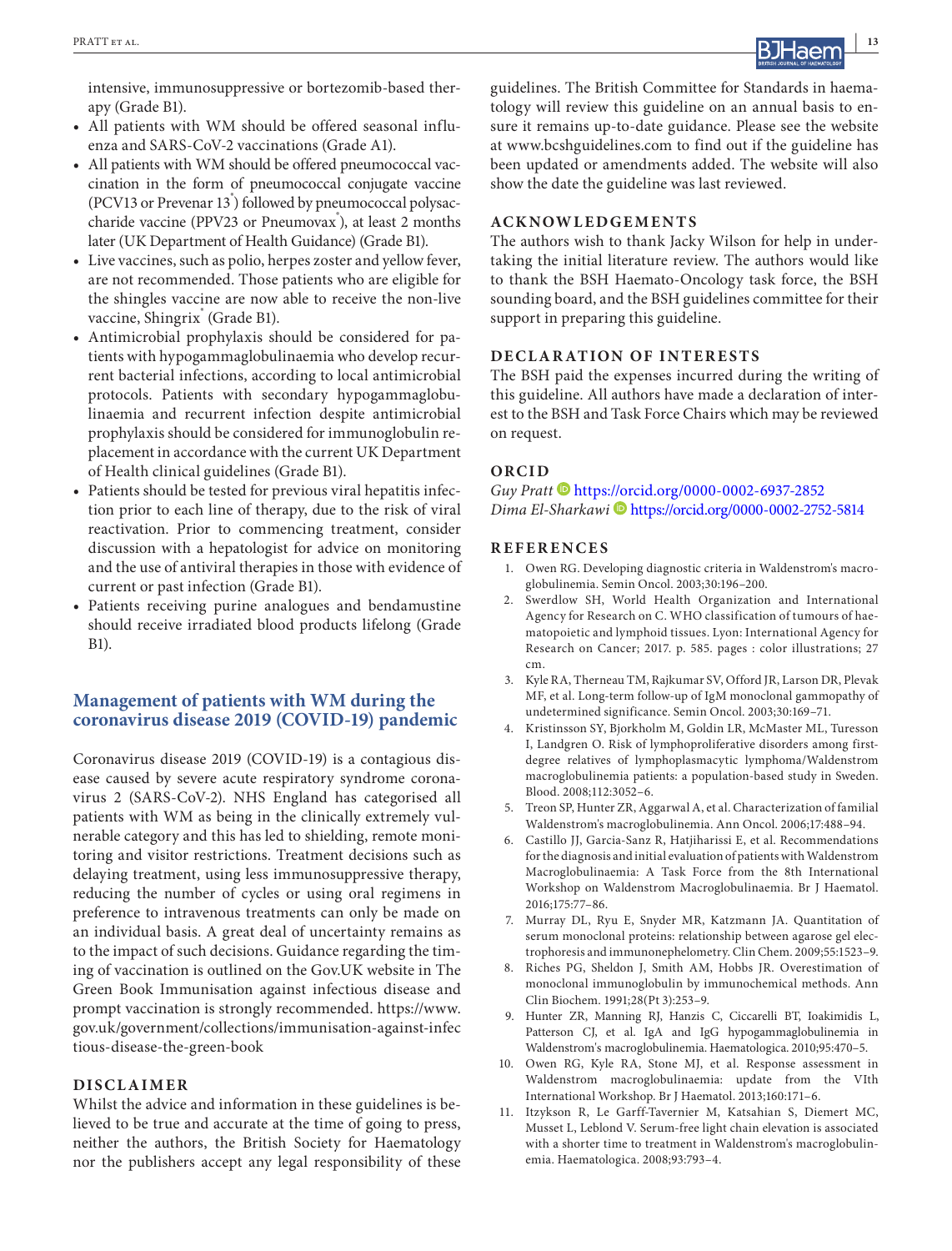

- 12. Leleu X, Koulieris E, Maltezas D, et al. Novel M-component based biomarkers in Waldenstrom's macroglobulinemia. Clin Lymphoma Myeloma Leuk. 2011;11:164–7.
- 13. Leleu X, Moreau A-S, Weller E, Roccaro AM, Coiteux ValéRie, Manning R, et al. Serum immunoglobulin free light chain correlates with tumor burden markers in Waldenstrom macroglobulinemia. Leuk Lymphoma. 2008;49:1104–7.
- Greco A, Tedeschi A, Varettoni M, Nichelatti M, Paris L, Ricci F, et al. Factors predicting transformation of asymptomatic IgM monoclonal gammopathy. Clin Lymphoma Myeloma Leuk. 2011;11:77–9.
- 15. Bustoros M, Kastritis E, Sklavenitis-Pistofidis R, Liu C-J, Hornburg K, Kanellias N, et al. Bone marrow biopsy in low-risk monoclonal gammopathy of undetermined significance reveals a novel smoldering multiple myeloma risk group. Am J Hematol. 2019;94:E146–E9.
- 16. de Tute RM, Rawstron AC, Owen RG. Immunoglobulin M concentration in Waldenström macroglobulinemia: correlation with bone marrow B cells and plasma cells. Clin Lymphoma Myeloma Leuk. 2013;13:211–3.
- 17. Pasricha SR, Juneja SK, Westerman DA, Came NA. Bone-marrow plasma cell burden correlates with IgM paraprotein concentration in Waldenstrom macroglobulinaemia. J Clin Pathol. 2011;64:520–3.
- 18. Paiva B, Montes MC, Garcia-Sanz R, et al. Multiparameter flow cytometry for the identification of the Waldenstrom's clone in IgM-MGUS and Waldenstrom's Macroglobulinemia: new criteria for differential diagnosis and risk stratification. Leukemia. 2014;28:166–73.
- 19. Treon SP, Xu L, Yang G, Zhou Y, Liu X, Cao Y, et al. MYD88 L265P somatic mutation in Waldenström's macroglobulinemia. N Engl J Med. 2012;367:826–33.
- 20. Yang G, Zhou Y, Liu X, et al. A mutation in MYD88 (L265P) supports the survival of lymphoplasmacytic cells by activation of Bruton tyrosine kinase in Waldenstrom macroglobulinemia. Blood. 2013;122:1222–32.
- 21. Drandi D, Genuardi E, Dogliotti I, et al. Highly sensitive MYD88 L265P mutation detection by droplet digital polymerase chain reaction in Waldenström macroglobulinemia. Haematologica. 2018;103:1029–37.
- 22. Xu L, Hunter ZR, Yang G, Cao Y, Liu X, Manning R, et al. Detection of MYD88 L265P in peripheral blood of patients with Waldenström's Macroglobulinemia and IgM monoclonal gammopathy of undetermined significance. Leukemia. 2014;28:1698–704.
- 23. Treon SP, Gustine J, Xu L, et al. MYD88 wild-type Waldenstrom Macroglobulinaemia: differential diagnosis, risk of histological transformation, and overall survival. Br J Haematol. 2018;180:374–80.
- 24. Treon SP, Tripsas CK, Meid K, Warren D, Varma G, Green R, et al. Ibrutinib in previously treated Waldenström's Macroglobulinemia. N Engl J Med. 2015;372:1430–40.
- 25. Hunter ZR, Xu L, Yang G, et al. The genomic landscape of Waldenstrom macroglobulinemia is characterized by highly recurring MYD88 and WHIM-like CXCR4 mutations, and small somatic deletions associated with B-cell lymphomagenesis. Blood. 2014;123:1637–46.
- 26. Gustine J, Meid K, Xu L, Hunter ZR, Castillo JJ, Treon SP. To select or not to select? The role of B-cell selection in determining the MYD88 mutation status in Waldenstrom Macroglobulinaemia. Br J Haematol. 2017;176:822–4.
- 27. Treon SP, Cao Y, Xu L, Yang G, Liu X, Hunter ZR. Somatic mutations in MYD88 and CXCR4 are determinants of clinical presentation and overall survival in Waldenstrom macroglobulinemia. Blood. 2014;123:2791–6.
- 28. Treon SP, Meid K, Gustine J, Yang G, Xu L, Liu X, et al. Long-term follow-up of ibrutinib monotherapy in symptomatic, previously treated patients with Waldenström Macroglobulinemia. J Clin Oncol. 2021;39:565–75.
- 29. Dimopoulos MA, Tedeschi A, Trotman J, García-Sanz R, Macdonald D, Leblond V, et al. Phase 3 Trial of Ibrutinib plus Rituximab in Waldenström's Macroglobulinemia. N Engl J Med. 2018;378:2399–410.
- 30. Gustine JN, Xu L, Tsakmaklis N, et al. CXCR4 S338X clonality is an important determinant of ibrutinib outcomes in patients with Waldenström macroglobulinemia. Blood Adv. 2019;3:2800–3.
- 31. Castillo JJ, Xu L, Gustine JN, et al. CXCR4 mutation subtypes impact response and survival outcomes in patients with Waldenström macroglobulinaemia treated with ibrutinib. Br J Haematol. 2019;187:356–63.
- 32. Laribi K, Poulain S, Willems L, Merabet F, Le Calloch R, Eveillard JR, et al. Bendamustine plus rituximab in newly-diagnosed Waldenström macroglobulinaemia patients. A study on behalf of the French Innovative Leukaemia Organization (FILO). Br J Haematol. 2019;186:146–9.
- 33. Castillo JJ, Gustine JN, Meid K, et al. CXCR4 mutational status does not impact outcomes in patients with Waldenström macroglobulinemia treated with proteasome inhibitors. Am J Hematol. 2020;95:E95–E8.
- 34. Sklavenitis-Pistofidis R, Capelletti M, Liu C-J, Reidy M, Zavidij O, Huynh D, et al. Bortezomib overcomes the negative impact of CXCR4 mutations on survival of Waldenstrom macroglobulinemia patients. Blood. 2018;132:2608–12.
- 35. Poulain S, Roumier C, Bertrand E, et al. TP53 mutation and its prognostic significance in Waldenstrom's Macroglobulinemia. Clin Cancer Res. 2017;23:6325–35.
- 36. Gustine JN, Tsakmaklis N, Demos MG, et al. TP53mutations are associated with mutatedMYD88andCXCR4, and confer an adverse outcome in Waldenström macroglobulinaemia. Br J Haematol. 2019;184:242–5.
- 37. Christian A, Davis Z, Walewska R, McCarthy H. Importance of sequential analysis of TP 53 variation in patients with Waldenström Macroglobulinaemia. Br J Haematol. 2019;186:e73–6.
- 38. Treon SP. How i treat Waldenstrom Macroglobulinemia. Blood. 2015;126:721–32.
- 39. Banwait R, Aljawai Y, Cappuccio J, et al. Extramedullary Waldenstrom macroglobulinemia. Am J Hematol. 2015;90:100–4.
- 40. Banwait R, O'Regan K, Campigotto F, Harris B, Yarar D, Bagshaw M, et al. The role of 18F-FDG PET/CT imaging in Waldenstrom macroglobulinemia. Am J Hematol. 2011;86:567–72.
- 41. Morel P, Duhamel A, Gobbi P, et al. International prognostic scoring system for Waldenstrom macroglobulinemia. Blood. 2009;113:4163–70.
- 42. Kastritis E, Morel P, Duhamel A, Gavriatopoulou M, Kyrtsonis MC, Durot E, et al. A revised international prognostic score system for Waldenström's macroglobulinemia. Leukemia. 2019;33(11):2654–61.
- 43. Abeykoon JP, Paludo J, King RL, et al. MYD88mutation status does not impact overall survival in Waldenström macroglobulinemia. Am J Hematol. 2018;93:187–94.
- 44. Kyle RA, Benson JT, Larson DR, et al. Progression in smoldering Waldenstrom macroglobulinemia: long-term results. Blood. 2012;119:4462–6.
- 45. Bustoros M, Sklavenitis-Pistofidis R, Kapoor P, et al. Progression risk stratification of asymptomatic Waldenstrom macroglobulinemia. J Clin Oncol. 2019;37:1403–11.
- 46. Kyle RA, Treon SP, Alexanian R, Barlogie B, Björkholm M, Dhodapkar M, et al. Prognostic markers and criteria to initiate therapy in Waldenstrom's macroglobulinemia: consensus panel recommendations from the Second International Workshop on Waldenstrom's Macroglobulinemia. Semin Oncol. 2003;30:116–20.
- 47. Santos-Lozano A, Morales-Gonzalez A, Sanchis-Gomar F, Cristi-Montero C, Fiuza-Luces C, Pareja-Galeano H, et al. Response rate to the treatment of Waldenström macroglobulinemia: a metaanalysis of the results of clinical trials. Crit Rev Oncol Hematol. 2016;105:118–26.
- 48. Dimopoulos MA, Zervas C, Zomas A, Kiamouris C, Viniou NA, Grigoraki V, et al. Treatment of Waldenström's macroglobulinemia with rituximab. J Clin Oncol. 2002;20:2327–33.
- 49. Ghobrial IM, Fonseca R, Greipp PR, Blood E, Rue M, Vesole DH, et al. Initial immunoglobulin M?flare? after rituximab therapy in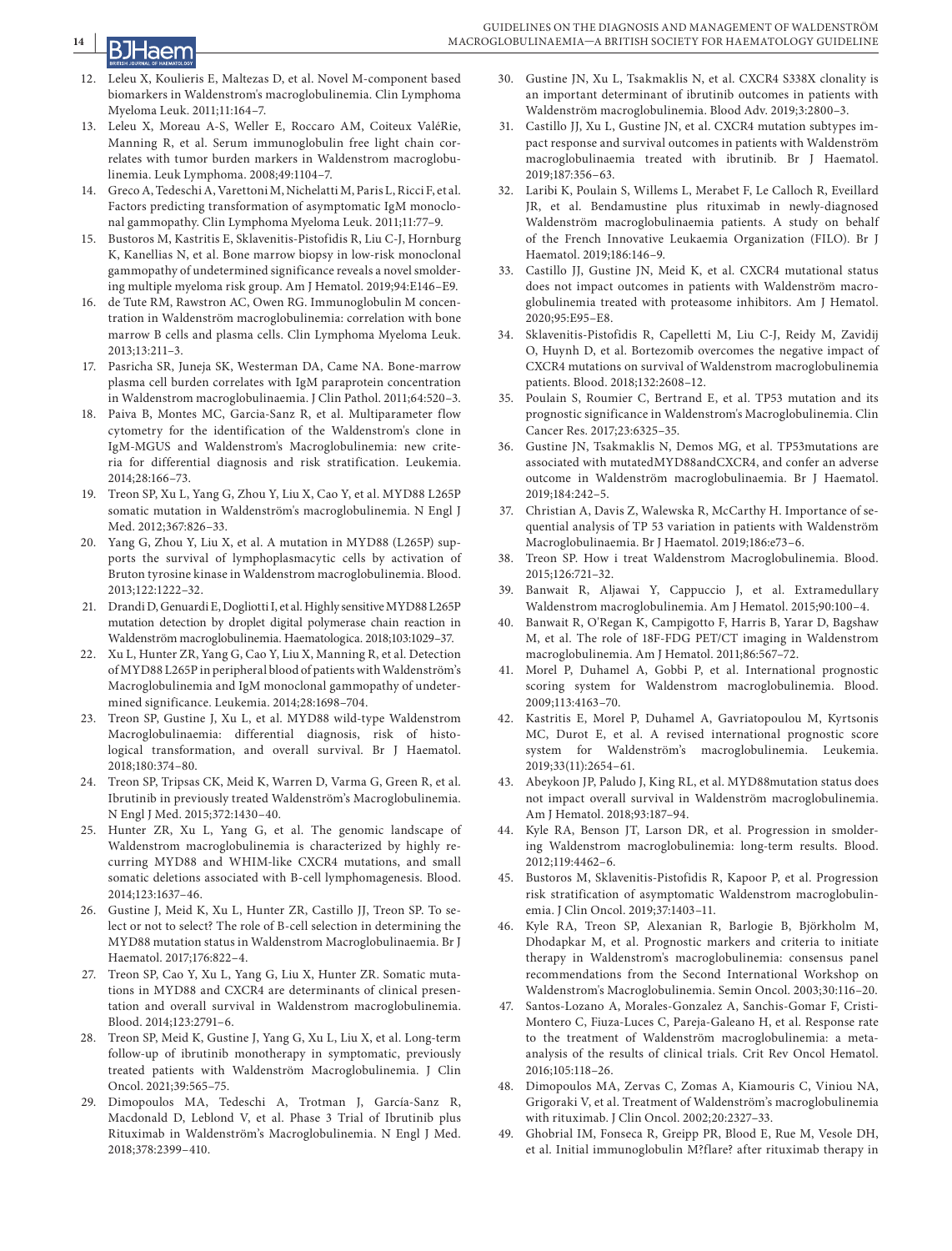patients diagnosed with Waldenstrom macroglobulinemia. Cancer. 2004;101:2593–8.

- 50. Leblond V, Kastritis E, Advani R, et al. Treatment recommendations from the Eighth International Workshop on Waldenstroms Macroglobulinemia. Blood. 2016;128:1321–8.
- 51. Dimopoulos MA, Anagnostopoulos A, Kyrtsonis M-C, Zervas K, Tsatalas C, Kokkinis G, et al. Primary treatment of Waldenström macroglobulinemia with dexamethasone, rituximab, and cyclophosphamide. J Clin Oncol. 2007;25:3344–9.
- 52. Kastritis E, Gavriatopoulou M, Kyrtsonis MC, Roussou M, Hadjiharissi E, Symeonidis A, et al. Dexamethasone, rituximab, and cyclophosphamide as primary treatment of Waldenstrom macroglobulinemia: final analysis of a phase 2 study. Blood. 2015;126:1392–4.
- 53. Paludo J, Abeykoon JP, Kumar S, Shreders A, Ailawadhi S, Gertz MA, et al. Dexamethasone, rituximab and cyclophosphamide for relapsed and/or refractory and treatment-naïve patients with Waldenstrom macroglobulinemia. Br J Haematol. 2017;179:98–105.
- 54. Rummel MJ, Niederle N, Maschmeyer G, Banat GA, von Grünhagen U, Losem C, et al. Bendamustine plus rituximab versus CHOP plus rituximab as first-line treatment for patients with indolent and mantle-cell lymphomas: an open-label, multicentre, randomised, phase 3 non-inferiority trial. Lancet. 2013;381:1203–10.
- 55. Rummel MJ, Lerchenmüller C, Hensel M, Goerner M, Buske C, Schulz H, et al. Two years rituximab maintenance vs. observation after first line treatment with Bendamustine plus Rituximab (B-R) in patients with Waldenström's macroglobulinemia (MW): results of a prospective, randomized, multicenter phase 3 study (the StiL NHL7-2008 MAINTAIN trial). Blood. 2019;134:343.
- 56. Arulogun SO, Brian D, Goradia H, Cooney A, Menne T, Talaulikar D, et al. Bendamustine plus rituximab for the treatment of Waldenström macroglobulinaemia: patient outcomes and impact of Bendamustine dosing. Blood. 2020;136:10–1.
- 57. Tedeschi A, Picardi P, Ferrero S, Benevolo G, Margiotta Casaluci G, Varettoni M, et al. Bendamustine and rituximab combination is safe and effective as salvage regimen in Waldenström macroglobulinemia. Leukemia & Lymphoma. 2015;56:2637–42.
- 58. Treon SP, Hanzis C, Tripsas C, Ioakimidis L, Patterson CJ, Manning RJ, et al. Bendamustine therapy in patients with relapsed or refractory Waldenström's macroglobulinemia. Clin Lymphoma Myeloma Leuk. 2011;11:133–5.
- 59. Paludo J, Abeykoon JP, Shreders A, et al. Bendamustine and rituximab (BR) versus dexamethasone, rituximab, and cyclophosphamide (DRC) in patients with Waldenstrom macroglobulinemia. Ann Hematol. 2018;97:1417–25.
- 60. Treon SP, Branagan AR, Ioakimidis L, et al. Long-term outcomes to fludarabine and rituximab in Waldenstrom macroglobulinemia. Blood. 2009;113:3673–8.
- 61. Tedeschi A, Benevolo G, Varettoni M, Battista ML, Zinzani PL, Visco C, et al. Fludarabine plus cyclophosphamide and rituximab in Waldenstrom macroglobulinemia. Cancer. 2012;118:434–43.
- 62. Souchet L, Levy V, Ouzegdouh M, Tamburini J, Delmer A, Dupuis J, et al. Efficacy and long-term toxicity of the rituximab-fludarabinecyclophosphamide combination therapy in Waldenstrom's macroglobulinemia. Am J Hematol. 2016;91:782–6.
- Leblond V, Johnson S, Chevret S, et al. Results of a randomized trial of chlorambucil versus fludarabine for patients with untreated Waldenstrom macroglobulinemia, marginal zone lymphoma, or lymphoplasmacytic lymphoma. J Clin Oncol. 2013;31:301–7.
- 64. Auer RL, Owen RG, D'Sa S, Pratt G, Popova B, Clifton Hadley L, et al. R2W: subcutaneous bortezomib, cyclophosphamide and rituximab (BCR) versus fludarabine, cyclophosphamide and rituximab (FCR) for initial therapy of WaldenstrőM's macroglobulinemia: a randomised phase ii study. Blood. 2016;128:618.
- 65. Treon SP, Hanzis C, Manning RJ, et al. Maintenance Rituximab is associated with improved clinical outcome in rituximab naive patients with Waldenstrom Macroglobulinaemia who respond to a rituximab-containing regimen. Br J Haematol. 2011;154:357–62.
- 66. Dimopoulos MA, Garcia-Sanz R, Gavriatopoulou M, et al. Primary therapy of Waldenstrom macroglobulinemia (WM) with weekly bortezomib, low-dose dexamethasone, and rituximab (BDR): longterm results of a phase 2 study of the European Myeloma Network (EMN). Blood. 2013;122:3276–82.
- 67. Gavriatopoulou M, García-Sanz R, Kastritis E, Morel P, Kyrtsonis M-C, Michalis E, et al. BDR in newly diagnosed patients with WM: final analysis of a phase 2 study after a minimum follow-up of 6 years. Blood. 2017;129:456–9.
- 68. Buske C, Dimopoulos MA, Grunenberg A, Kastritis E, Tomowiak C, Mahé B, et al. Bortezomib in combination with dexamethasone, rituximab and cyclophosphamide (B-DRC) as first—line treatment of Waldenstrom's macroglobulinemia: results of a prospectively randomized multicenter European phase II trial. Blood. 2020;136:26.
- 69. Chen CI, Kouroukis CT, White D, Voralia M, Stadtmauer E, Stewart AK, et al. Bortezomib is active in patients with untreated or relapsed Waldenström's macroglobulinemia: a phase ii study of the National Cancer Institute of Canada Clinical Trials Group. J Clin Oncol. 2007;25:1570–5.
- 70. Treon SP, Ioakimidis L, Soumerai JD, Patterson CJ, Sheehy P, Nelson M, et al. Primary therapy of Waldenström macroglobulinemia with bortezomib, dexamethasone, and rituximab: WMCTG clinical trial 05–180. J Clin Oncol. 2009;27:3830–5.
- 71. Dimopoulos MA, Anagnostopoulos A, Kyrtsonis MC, Castritis E, Bitsaktsis A, Pangalis GA. Treatment of relapsed or refractory Waldenström's macroglobulinemia with bortezomib. Haematologica. 2005;90:1655–8.
- 72. Agathocleous A, Rohatiner A, Rule S, Hunter H, Kerr JP, Neeson SM, et al. Weekly versus twice weekly bortezomib given in conjunction with rituximab, in patients with recurrent follicular lymphoma, mantle cell lymphoma and Waldenström macroglobulinaemia. Br J Haematol. 2010;151:346–53.
- 73. Ghobrial IM, Hong F, Padmanabhan S, Badros A, Rourke M, Leduc R, et al. Phase II trial of weekly bortezomib in combination with rituximab in relapsed or relapsed and refractory Waldenström macroglobulinemia. J Clin Oncol. 2010;28:1422–8.
- 74. Treon SP, Tripsas CK, Meid K, Kanan S, Sheehy P, Chuma S, et al. Carfilzomib, rituximab, and dexamethasone (CaRD) treatment offers a neuropathy-sparing approach for treating Waldenström's macroglobulinemia. Blood. 2014;124:503–10.
- 75. Meid K, Dubeau T, Severns P, et al. Long-term follow-up of a prospective clinical trial of carfilzomib, rituximab and dexamethasone (CaRD) in Waldenstrom's macroglobulinemia. Blood. 2017;130:2772.
- 76. Castillo JJ, Meid K, Gustine JN, et al. Prospective clinical trial of ixazomib, dexamethasone, and rituximab as primary therapy in Waldenstrom macroglobulinemia. Clin Cancer Res. 2018;24:3247–52.
- 77. Castillo JJ, Meid K, Flynn CA, Chen J, Demos MG, Guerrera ML, et al. Ixazomib, dexamethasone, and rituximab in treatment-naive patients with Waldenström macroglobulinemia: long-term follow-up. Blood Adv. 2020;4:3952–9.
- 78. Treon SP, Gustine J, Meid K, et al. Ibrutinib monotherapy in symptomatic, treatment-naive patients with Waldenstrom macroglobulinemia. J Clin Oncol. 2018;36:2755–61.
- Castillo JJ, Meid K, Gustine JN, Leventoff C, White T, Flynn CA, et al. Long-term follow-up of ibrutinib monotherapy in treatmentnaive patients with Waldenstrom macroglobulinemia. Leukemia. 2021. <https://doi.org/10.1038/s41375-021-01417-9>
- 80. Buske C, Tedeschi A, Trotman J, García-Sanz R, MacDonald D, Leblond V, et al. Ibrutinib plus rituximab versus placebo plus rituximab for Waldenström's macroglobulinemia: final analysis from the randomized phase III iNNOVATE study. J Clin Oncol. 2022;40(1):52–62.
- 81. Trotman J, Buske C, Tedeschi A, Matous JV, MacDonald D, Tam CS, et al. Single-agent ibrutinib for rituximab-refractory Waldenström macroglobulinemia: final analysis of the substudy of the phase III InnovateTM trial. Clin Cancer Res. 2021;27:5793–800.

**REALLY REALLY REALLY REPORT ET ALL SOMETHER ALL SOMETHER ALL SOMETHER ALL SOMETHER ALL SOMETHER ALL SOMETHER ALL SOMETHER ALL SOMETHER ALL SOMETHER ALL SOMETHER ALL SOMETHER ALL SOMETHER ALL SOMETHER ALL SOMETHER ALL SOME**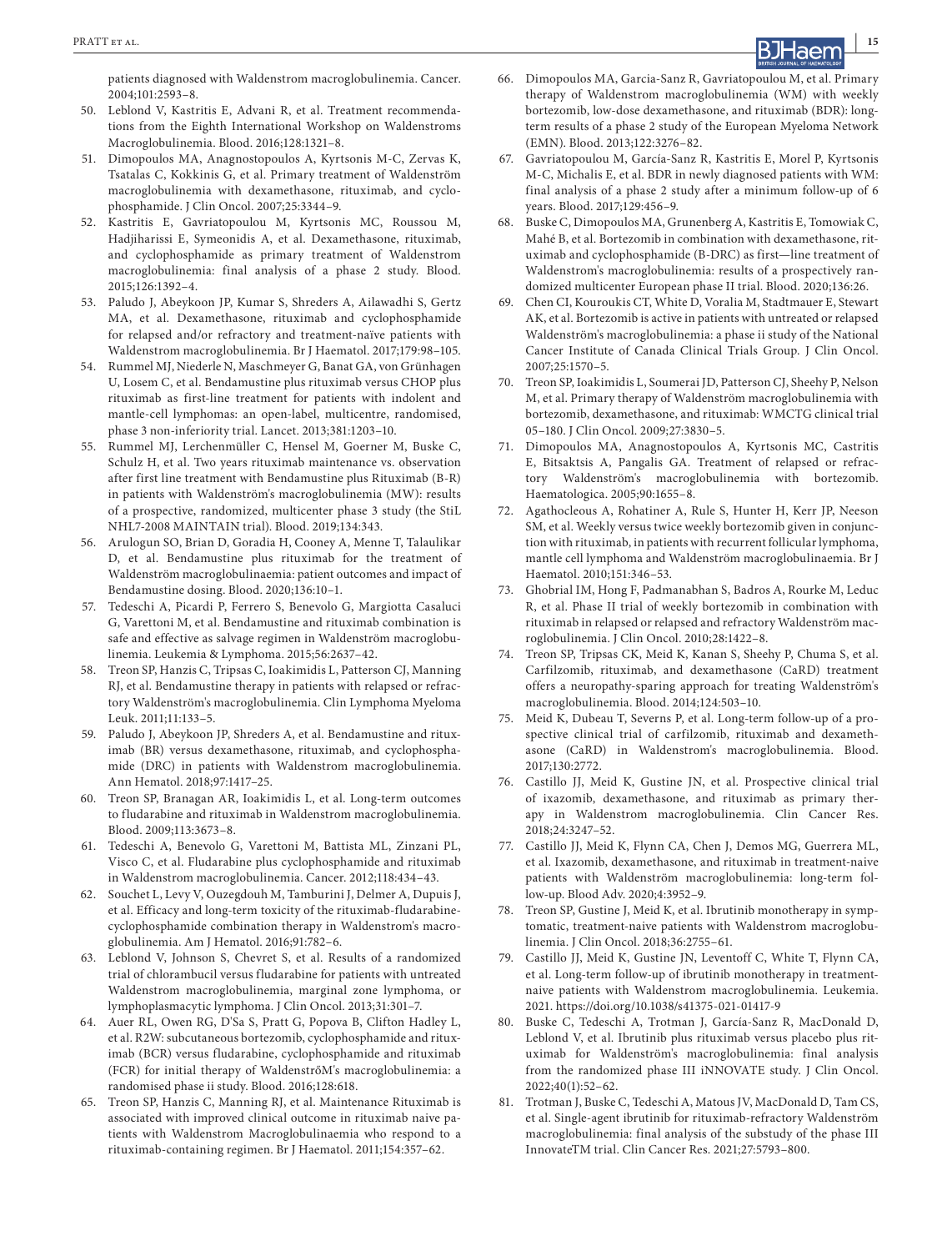

- 82. Castillo JJ, Gustine JN, Meid K, Flynn CA, Demos MG, Guerrera ML, et al. Response and survival outcomes to ibrutinib monotherapy for patients with Waldenström macroglobulinemia on and off clinical trials. HemaSphere. 2020;4:e363.
- 83. Castillo JJ, Gustine JN, Meid K, Dubeau TE, Xu L, Yang G,, et al. Impact of ibrutinib dose intensity on patient outcomes in previously treated Waldenstrom macroglobulinemia. Haematologica. 2018;103:e466–e8.
- 84. Castillo JJ, Gustine JN, Meid K, Dubeau T, Severns P, Treon SP. Ibrutinib withdrawal symptoms in patients with Waldenstrom macroglobulinemia. Haematologica. 2018;103:e307–e10.
- 85. Trotman J, Opat S, Gottlieb DJ, Simpson D, Marlton P, Cull G, et al. Zanubrutinib for the treatment of patients with Waldenström macroglobulinemia: three years of follow-up. Blood. 2020;136(18):2027–37.
- 86. Tam CS, Opat S, D'Sa S, Jurczak W, Lee HP, Cull G, et al. A randomized phase 3 trial of zanubrutinib versus ibrutinib in symptomatic Waldenström macroglobulinemia: the aspen study. Blood. 2020;136(18):2038–50.
- 87. Owen RG, McCarthy H, Rule S, D'Sa S, Thomas SK, Tournilhac O, et al. Acalabrutinib monotherapy in patients with Waldenström macroglobulinemia: a single-arm, multicentre, phase 2 study. Lancet Haematol. 2020;7:e112–e21.
- 88. Mato AR, Shah NN, Jurczak W, Cheah CY, Pagel JM, Woyach JA, et al. Pirtobrutinib in relapsed or refractory B-cell malignancies (BRUIN): a phase 1/2 study. Lancet. 2021;397:892–901.
- 89. Davids MS, Roberts AW, Seymour JF, Pagel JM, Kahl BS, Wierda WG, et al. Phase I first-in-human study of venetoclax in patients with relapsed or refractory non-Hodgkin lymphoma. J Clin Oncol. 2017;35:826–33.
- 90. Castillo JJ, Allan JN, Siddiqi T, Advani RH, Meid K, Leventoff C, et al. Venetoclax in previously treated Waldenström macroglobulinemia. J Clin Oncol. 2022;40(1):63–71.
- 91. Castillo JJ, Libby EN, Ansell SM, Palomba ML, Meid K, Flynn CA, et al. Multicenter phase 2 study of daratumumab monotherapy in patients with previously treated Waldenström macroglobulinemia. Blood Adv. 2020;4:5089–92.
- 92. Dimopoulos MA, Kastritis E, Owen RG, Kyle RA, Landgren O, Morra E, et al. Treatment recommendations for patients with Waldenstrom macroglobulinemia (WM) and related disorders: IWWM-7 consensus. Blood. 2014;124:1404–11.
- 93. Caravita T, Siniscalchi A, Tendas A, Cupelli L, Dentamaro T, Natale G, et al. High-dose therapy with autologous PBSC transplantation in the front-line treatment of Waldenstrom's macroglobulinemia. Bone Marrow Transplant. 2009;43:587–8.
- 94. Desikan R, Dhodapkar M, Siegel D, Fassas A, Singh J, Singhal S, et al. High-dose therapy with autologous haemopoietic stem cell support for Waldenström's macroglobulinaemia. Br J Haematol. 1999;105:993–6.
- 95. Munshi NC, Barlogie B. Role for high-dose therapy with autologous hematopoietic stem cell support in Waldenstrom's macroglobulinemia. Semin Oncol. 2003;30:282–5.
- 96. Dreger P, Schmitz N. Autologous stem cell transplantation as part of first-line treatment of Waldenström's macroglobulinemia. Biol Blood Marrow Transplant. 2007;13:623–4.
- 97. Wechalekar AD, Chakraborty R, Lentzsch S. Systemic amyloidosis due to low-grade lymphoma. Hematol Oncol Clin North Am. 2020;34:1027–39.
- 98. Gilleece MH, Pearce R, Linch DC, Wilson M, Towlson K, Mackinnon S, et al. The outcome of haemopoietic stem cell transplantation in the treatment of lymphoplasmacytic lymphoma in the UK: a British Society Bone Marrow Transplantation study. Hematology. 2008;13:119–27.
- 99. Anagnostopoulos A, Hari PN, Pérez WS, Ballen K, Bashey A, Bredeson CN, et al. Autologous or allogeneic stem cell transplantation in patients with Waldenstrom's macroglobulinemia. Biol Blood Marrow Transplant. 2006;12:845–54.
- 100. Tournilhac O, Leblond V, Tabrizi R, Gressin R, Senecal D, Milpied N, et al. Transplantation in Waldenstrom's macroglobulinemia the French experience. Semin Oncol. 2003;30:291–6.
- 101. Kyriakou C, Canals C, Sibon D, Cahn JY, Kazmi M, Arcese W, et al. High-dose therapy and autologous stem-cell transplantation in Waldenstrom macroglobulinemia: the Lymphoma Working Party of the European Group for Blood and Marrow Transplantation. J Clin Oncol. 2010;28:2227–32.
- 102. Kyriakou C, Boumendil A, Finel H, Vernant J-P, Cornelissen JJ, Thieblemont C, et al. Autologous stem cell transplantation (ASCT) for the treatment of patients with Waldenstrom's macroglobulinemia/lymphoplasmacytic lymphoma (WM/LPL). a risk factor analysis by the European Society for Blood and Marrow Transplantation (EBMT) Lymphoma Working Party. Blood. 2014;124:678.
- 103. Parrondo RD, Reljic T, Iqbal M, Ayala E, Tun HW, Kharfan-Dabaja MA, et al. Efficacy of autologous and allogeneic hematopoietic cell transplantation in Waldenström macroglobulinemia: a systematic review and meta-analysis. Clin Lymphoma Myeloma Leuk. 2020;20:e694–711.
- 104. Stakiw J, Kim DH, Kuruvilla J, Gupta V, Messner H, Lipton JH. Evidence of graft-versus-Waldenstrom's macroglobulinaemia effect after allogeneic stem cell transplantation: a single centre experience. Bone Marrow Transplant. 2007;40:369–72.
- 105. Meniane J-C, El-Cheikh J, Faucher C, Fürst S, Bouabdallah R, Blaise D, et al. Long-term graft-versus-Waldenström macroglobulinemia effect following reduced intensity conditioning allogeneic stem cell transplantation. Bone Marrow Transplant. 2007;40:175–7.
- 106. Garnier A, Robin M, Larosa F, Golmard J-L, Le Gouill S, Coiteux V, et al. Allogeneic hematopoietic stem cell transplantation allows long-term complete remission and curability in high-risk Waldenstrom's macroglobulinemia. Results of a retrospective analysis of the Societe Francaise de Greffe de Moelle et de Therapie Cellulaire. Haematologica. 2010;95:950–5.
- 107. Castillo JJ, Olszewski AJ, Kanan S, Meid K, Hunter ZR, Treon SP. Overall survival and competing risks of death in patients with Waldenstrom macroglobulinaemia: an analysis of the Surveillance, Epidemiology and End Results database. Br J Haematol. 2015;169:81–9.
- 108. Castillo JJ, Advani RH, Branagan AR, et al. Consensus treatment recommendations from the tenth International Workshop for Waldenstrom macroglobulinaemia. Lancet Haematol. 2020;7:e827–e37.
- 109. Gustine JN, Xu L, Yang G, Liu X, Kofides A, Tsakmaklis N, et al. Bone marrow involvement and subclonal diversity impairs detection of mutated CXCR4 by diagnostic next-generation sequencing in Waldenstrom macroglobulinaemia. Br J Haematol. 2021;194:730–3.
- 110. Kofides A, Hunter ZR, Xu L, Tsakmaklis N, Demos MG, Munshi M, et al. Diagnostic next-generation sequencing frequently fails to detect MYD88(L265P) in Waldenstrom macroglobulinemia. Hemasphere. 2021;5:e624.
- 111. Dimopoulos M, Sanz RG, Lee H-P, Trneny M, Varettoni M, Opat S, et al. Zanubrutinib for the treatment of MYD88 wild-type Waldenström macroglobulinemia: a substudy of the phase 3 ASPEN trial. Blood Adv. 2020;4:6009–18.
- 112. Castillo JJ, Abeykoon JP, Gustine JN, Zanwar S, Mein K, Flynn CA, et al. Partial response or better at six months is prognostic of superior progression-free survival in Waldenström macroglobulinaemia patients treated with ibrutinib. Br J Haematol. 2021;192:542–50.
- 113. Varghese AM, Rawstron AC, Ashcroft AJ, Moreton P, Owen RG. Assessment of bone marrow response in Waldenström's macroglobulinemia. Clin Lymphoma Myeloma. 2009;9:53–5.
- 114. Facon T, Brouillard M, Duhamel A, Morel P, Simon M, Jouet JP, et al. Prognostic factors in Waldenstrom's macroglobulinemia: a report of 167 cases. J Clin Oncol. 1993;11:1553–8.
- 115. Leblond V, Ben-Othman T, Deconinck E, Taksin AL, Harousseau JL, Delgado MA, et al. Activity of fludarabine in previously treated